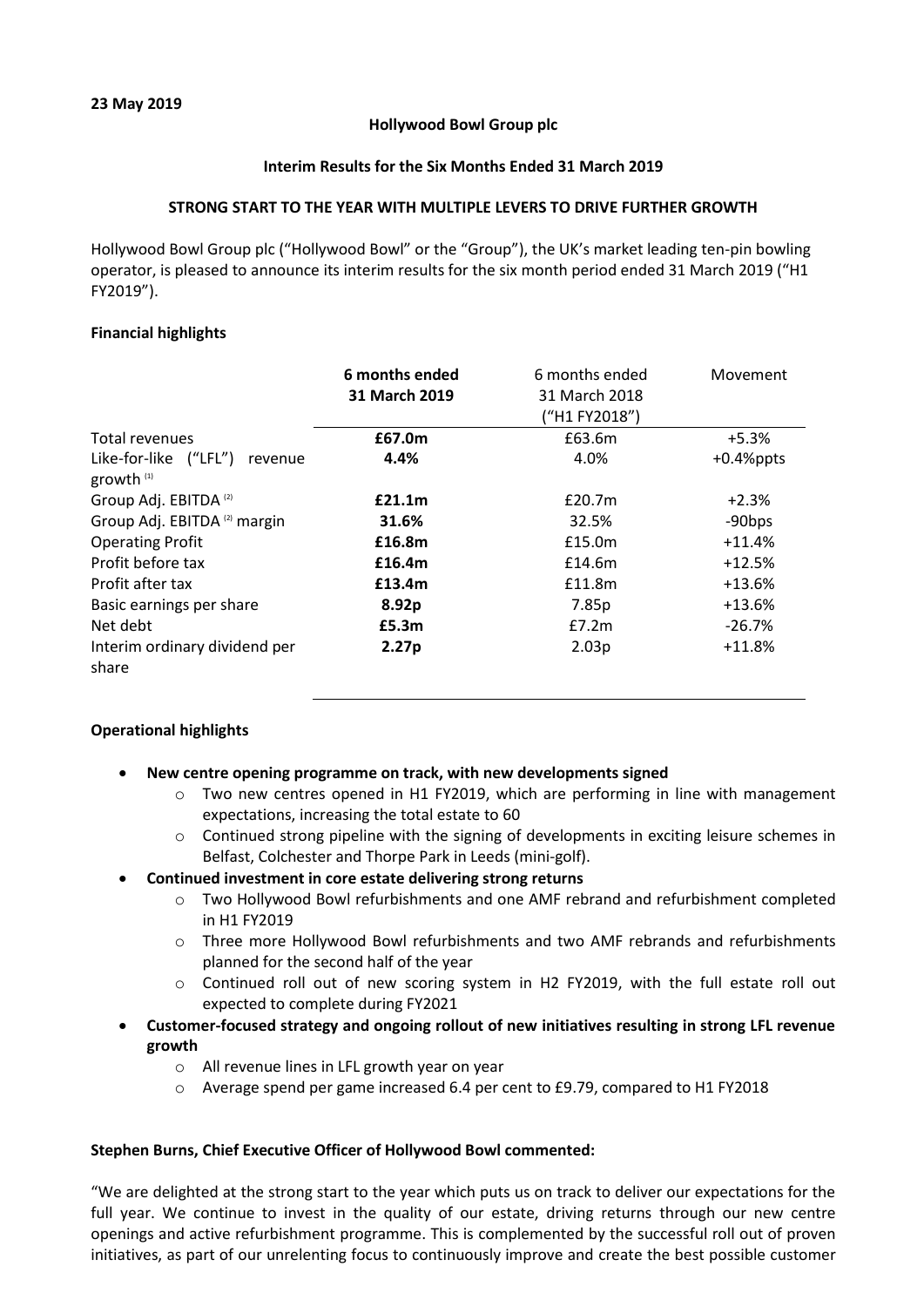experience, resulting in positive growth across all of our revenue lines. There remains significant scope for further sustainable growth through the continued investment in the quality of our centres, our new centre pipeline as well as the introduction of new technology and initiatives that enhance our already industry leading customer proposition."

1. LFL revenue is defined as total revenue excluding any new centre openings from the current financial year until they are LFL (H1 FY2019: £1.3m) and closures since the same reporting period in the prior year (H1 FY2018: £0.8m) and is used as a key measure of constant centre growth. 2. Group adjusted EBITDA (earnings before interest, tax, depreciation and amortisation) reflects the underlying trade of the overall business and excludes any one-off benefits (VAT rebates for prior years) and costs. It is management's view that these are non-recurring benefits and costs. The reconciliation to operating profit is set out in the Finance Review section of this announcement.

## **Enquiries:**

**Hollywood Bowl Group**  Stephen Burns, Chief Executive Officer Laurence Keen, Chief Financial Officer Mat Hart, Chief Marketing and Technology Officer via Tulchan Communications

+44 (0) 207 353 4200

# Amber Ahluwalia

**Tulchan Communications** James Macey White Elizabeth Snow

## **Notes to Editors:**

Hollywood Bowl Group is the UK's leading ten-pin bowling operator, with a high quality portfolio of 60 profitable centres operating under the Hollywood Bowl and AMF brands. The Group specialises in operating large, high quality bowling centres, predominantly located in out of town multi-use leisure parks (typically co-located with cinema and casual dining sites) and large retail parks. The centres are designed to offer a complete family entertainment experience with each centre offering bowling lanes, on-site dining, licensed bars, and state-of-the-art family amusement areas.

### **CHIEF EXECUTIVE REVIEW**

I am delighted with the Group's financial performance in the first six months of the year. We continue to deliver sustainable, profitable growth, with total revenue growth of 5.3 per cent, and LFL revenue growth of 4.4 per cent, underpinned by the successful execution of our customer led operating model.

We remain focused on enhancing the customer experience and the overall quality of the estate, through new centre openings, our programme of refurbishments and rebrands as well as through innovation and investments in technology. During the half we successfully rebranded and refurbished another AMF centre to Hollywood Bowl, refurbished two existing Hollywood Bowl centres and opened two new centres in high quality locations. We are encouraged by the returns from invested centres and our programme remains on track with further refurbishments and rebrands planned in the second half.

Profit before tax grew by £1.8m to £16.4m (H1 FY2018: £14.6m) up 12.5 per cent on prior period, whilst average LFL centre EBITDA grew 4.7 per cent compared to the same period last year. This puts us on track to deliver on management expectations for the full year.

Payment of the FY2018 final ordinary and special dividends in the first half of this financial year, offset by the cash generation of the Group noted above, resulted in net debt of £5.3m at the end of the period, a reduction from £7.2m as at 31 March 2018. In line with our progressive dividend policy, the Board has declared an interim dividend of 2.27 pence per share, representing 11.8 per cent growth on the comparable period last year.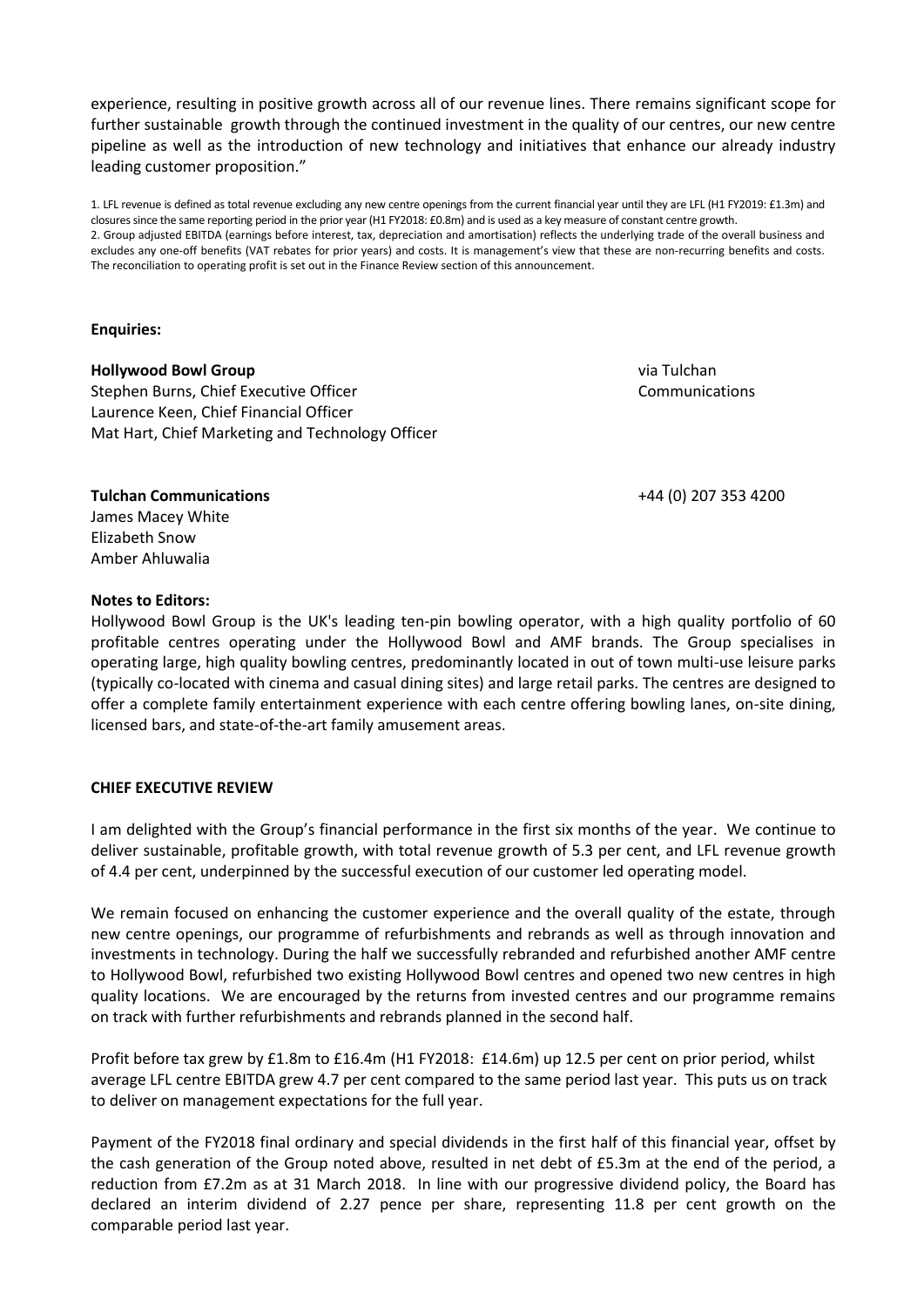## **Growth strategy**

We remain committed to our clear and effective growth strategy and we are pleased with the progress we have made during the period. Our new centre opening programme is on track and we continue to grow LFL revenue through the continual improvement of the existing estate and our refurbishment and rebrand programme which continues to deliver good returns.

## **Maintaining a high quality, profitable estate**

The refurbishment plan for the Hollywood Bowl and AMF estate is on track, with investments in our High Wycombe and Sheffield Hollywood Bowl centres completed during the period.

We also completed the rebrand and refurbishment of our AMF centre in Wigan, which relaunched as a Hollywood Bowl in November 2018. The trading performance to date has been very encouraging, and is on track to deliver a return in line with expectation.

The final Bowlplex centre in Bristol Longwell Green, re-launched as a Hollywood Bowl early in the financial year, and as at 31 March 2019 was on course to pay back the £415k invested in under two years, a return on investment of over 50%.

We are confident of completing our guided seven to ten refurbishments and rebrands by the end of FY2019. We are currently on site on one Hollywood Bowl refurbishment and one AMF rebrand and have detailed plans in place for two further refurbishments and one AMF rebrand to complete before the end of the financial year. The average return on investment from the most recent 13 refurbishments and rebrands is 46.5 per cent, notably above our targeted 33 per cent.

Two new prime location centres were opened during the first half of the financial year, taking the total number of centres in the estate to 60. Our 14 lane centre at Intu's new extension in Watford town centre, opened in time for the Christmas trade on 18 December 2018 following a net capital spend of £1.8m. We are a key anchor tenant, occupying 20,000 square feet, alongside a new cinema, casual dining restaurants and retail offer. The centre has received positive customer feedback and is trading in line with expectations.

In March 2019, we opened the largest bowling centre to open in the UK in the last ten years. The new 24 lane 34,000 square feet centre is located in the Intu Lakeside shopping centre extension. The centre includes Pins on Strings version 2 technology, external and internal digital signage, a new and improved VIP offer, as well as the largest family amusement area in our entire estate. The centre has traded well over its first few weeks since opening, and we are confident it will pay back the £2.5m net capital spend in line with expectations.

We continue to manage the overall property portfolio and have re-geared one lease during the half, with discussions on four further re-gears expected to conclude during the second half of FY2019.

## **Multi-year secured development pipeline**

Leisure continues to be a key driver of footfall for landlords and given our strong relationship with property partners, the quality of our offering and strength of covenant, we are the tenant of choice for many landlords. Two new bowling centres that meet our strict investment criteria have been signed during the first half of the year, in Belfast and Colchester, enhancing our already strong new centre pipeline.

As the trend of customer spending increasingly shifts towards experiential leisure, we are excited about the launch of our new indoor mini-golf concept, that will operate under the 'Puttstars' brand. This new concept gives us the opportunity to leverage our customer led operating model and occupy spaces in high quality locations, which are unsuitable from a configuration perspective for a bowling centre.

We are on track to open the first trial mini-golf centre in York in H1 FY2020, with the second centre in Thorpe Park in Leeds, scheduled to open in H2 FY2020. Innovative hole designs and a technology led customer journey will offer a unique family entertainment experience.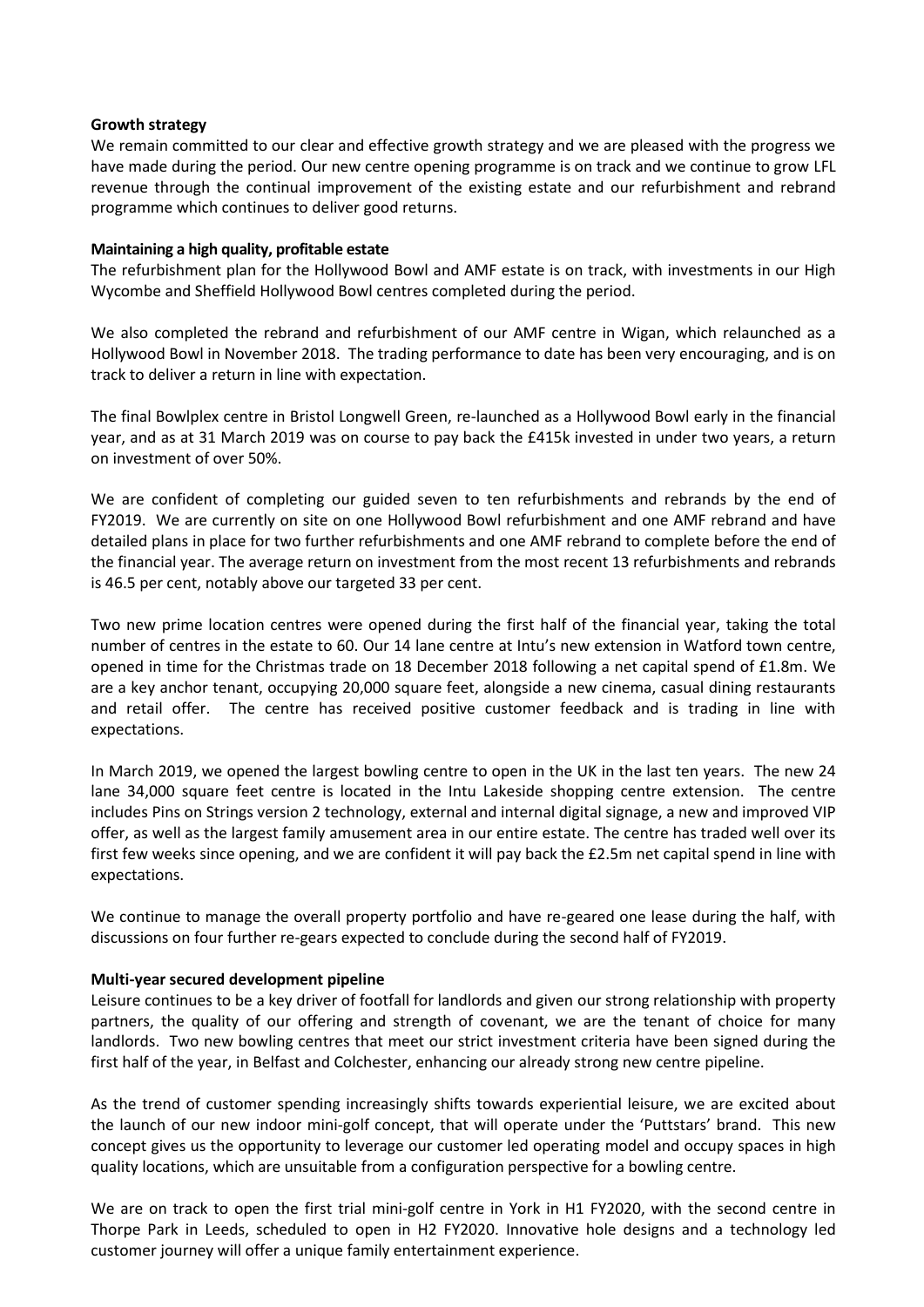These latest three new centre signings extend our new centre pipeline to the end of FY2023 and we remain confident in our ability to continue to deliver on our plan of an average of two new centre openings a year.

## **Like-for-like growth across all revenue lines**

LFL revenues grew 4.4 per cent during the first half of the financial year, with all revenue lines showing LFL growth on the comparative period last year.

Total spend per game grew by 6.4 per cent in the period, up from £9.20 in H1 FY2018 to £9.79 in H1 FY2019. Our dynamic pricing structure has allowed us to introduce new peak and off peak pricing structures for non-core products, driving yield, whilst keeping our headline pricing the lowest of all the branded bowling operators, at £6.25 for an adult game.

Drink spend per game grew by 8.5 per cent, helped in part by the roll out of the iServe technology, enabling our team to have a greater focus on lane service and capturing drink spend, particularly over the Christmas party season. Amusement spend per game also showed solid growth during the period, up 12.8 per cent over the half. The "play for prizes" offer was introduced into another five centres, and with more amusement space freed up in some of our larger centres as part of their refurbishments, new amusement concepts have been introduced driving increased spend per game.

The rollout of the new Hollywood Diner menu, which completed at the end of FY2018, has helped underpin a 3.9 per cent growth in diner spend. The efficiencies derived from all centres offering a single menu have also mitigated all the food cost increases seen during the year, resulting in gross profit per cent in our diners remaining constant year on year. We have enhanced the food offer further in four centres with a trial of quick serve, freshly made pizza, as we continue to test new concepts to enhance the experience for our customers.

## **Initiatives and Innovation**

Pins on Strings version 2 has been installed into three centres during the half as we roll out this new pin setting technology to those centres that have machines nearing the end of their useful economic life, as well as installing it in all of our new centre openings. At least two more centres will have Pins on Strings version 2 installed in the second half meaning we will close the financial year with 18 per cent (11 centres) of the estate operating with pins on strings technology.

We have continued the roll out of contactless technology on change machines in our amusement areas, following the learnings from the three cashless amusement trials over the last 18 months, with 24 centres now benefiting from this contactless technology. This roll out will continue as we look to negotiate more favourable commercial terms with the provider.

We have also continued to invest in our digital technology, leading the sector with our CRM and digital capability. The new Hollywood Bowl website launched in April 2019, with a smoother faster customer journey, and a new booking engine is in development and will be launched in the second half of the current financial year, as we look to keep pace with an ever changing digital market place.

## **Focus on our people**

Our team are key to the success of our business and are instrumental in delivering the service ambitions we have. I would like to acknowledge all of the hard work, dedication and commitment to our business that our team have shown delivering these results. At our centre managers' conference in October 2018, we were able to recognise some fantastic individual performances and celebrate the overall efforts of the wider team. We continue to invest in our people and have bolstered our regional structure to better support our growing business and are trialling some new pay initiatives in a number of centres to ensure our reward structure continues to support the acquisition and retention of our highly valuable team members.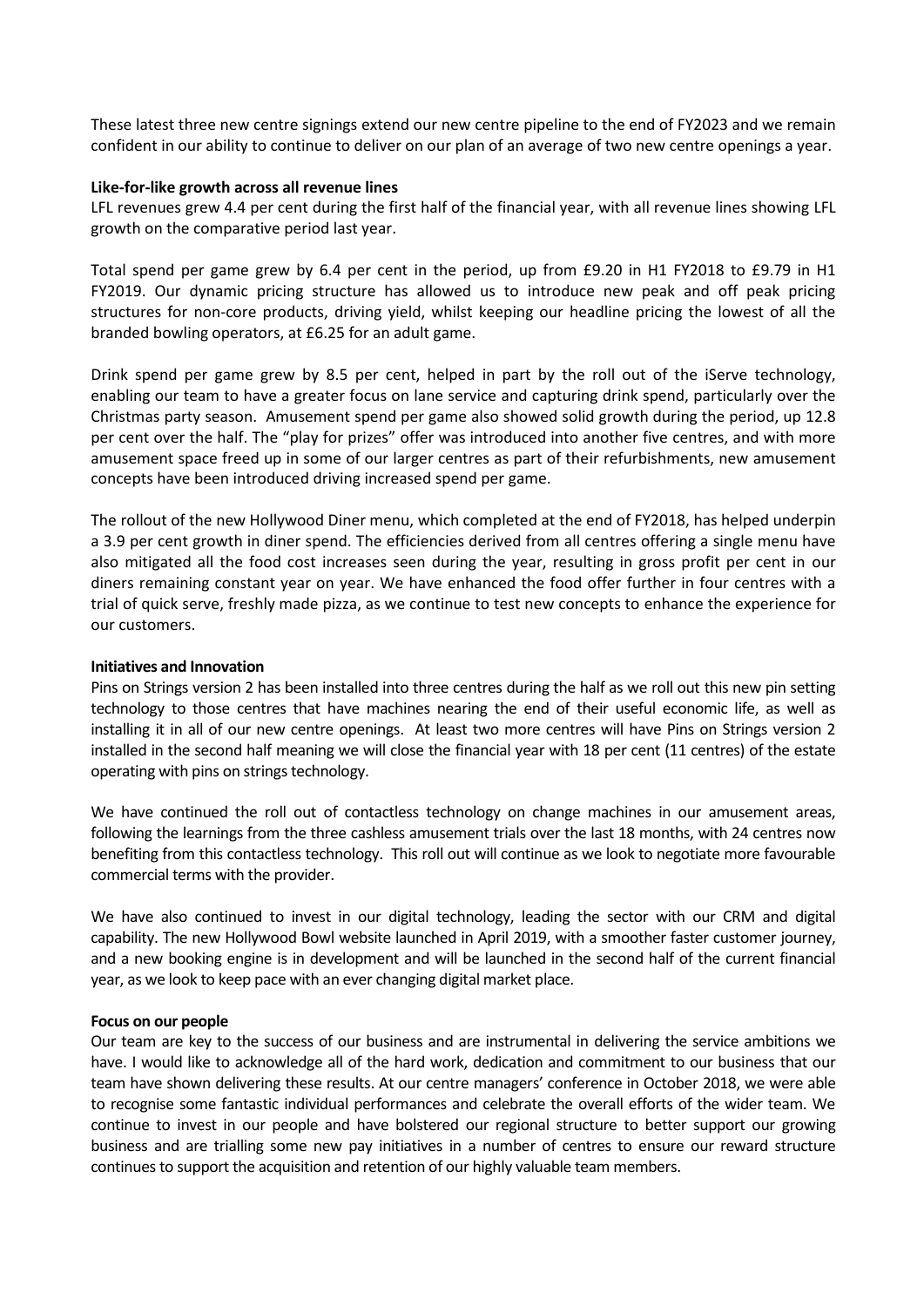## **Brexit**

Given the nature of our activities, which have huge customer appeal throughout the country and through all economic cycles, we do not believe the exit of the UK from the EU will have a material impact on the underlying performance of the business.

## **Outlook**

I am encouraged by the progress we are making in our strategy to grow the business organically as well as drive growth through the effective deployment of capital. Following the strong first half of FY2019, I am confident that we will continue this momentum into the second half of the year. We will continue to invest in all areas across the business which, coupled with our sustainable organic growth strategy, means the Board is confident in the outlook of the business, and on track to meet it's expectations for the full year.

**Stephen Burns Chief Executive Officer** 23 May 2019

### **FINANCE REVIEW**

|                                             | 31 March<br>2019<br>f'000 | 31 March<br>2018<br>f'000 | Movement           |
|---------------------------------------------|---------------------------|---------------------------|--------------------|
| Number of centres                           | 60                        | 59                        | $+1$               |
| Average spend per game                      | £9.79                     | £9.20                     | $+6.4%$            |
| Revenue                                     | £67.0m                    | £63.6m                    | +5.3%              |
| Gross profit margin                         | 85.9%                     | 86.3%                     | -40 <sub>bps</sub> |
| Group adjusted EBITDA <sup>(1)</sup>        | £21.1m                    | £20.7m                    | $+2.3%$            |
| Group profit before tax margin              | 24.5%                     | 22.9%                     | $+160$ bps         |
| Group profit before tax                     | £16.4m                    | £14.6m                    | +12.5%             |
| Net debt                                    | £5.3m                     | E7.2m                     | $-26.3%$           |
| Group adjusted operating cash flow $^{(2)}$ | £15.0m                    | £14.9m                    | $+1.1%$            |
| Group expansionary capital expenditure      | £4.6m                     | £2.8m                     | $+63.7%$           |

1. Group adjusted EBITDA (earnings before interest, tax, depreciation and amortisation) reflects the underlying trade of the overall business and excludes any one-off benefits (VAT rebates for prior years) and costs. It is management's view that these are non-recurring benefits and costs. The reconciliation to operating profit is set out below in this section of this announcement.

2. Adjusted operating cash flow is calculated as Group adjusted EBITDA less working capital and maintenance capital expenditure. This represents a good measure for the cash generated by the business after taking into account all necessary maintenance capital expenditure to ensure the routine running of the business. This excludes one-off exceptional items, net interest paid and any debt repayments.

Following another record year in FY2018, and good comparatives in H1 FY2018, we are pleased to have delivered a strong first half set of results, with revenue growth of 5.3 per cent and profit before tax growth of 12.5 per cent, to £16.4m.

The Group's highly cash generative business model resulted in Group adjusted operating cash flow of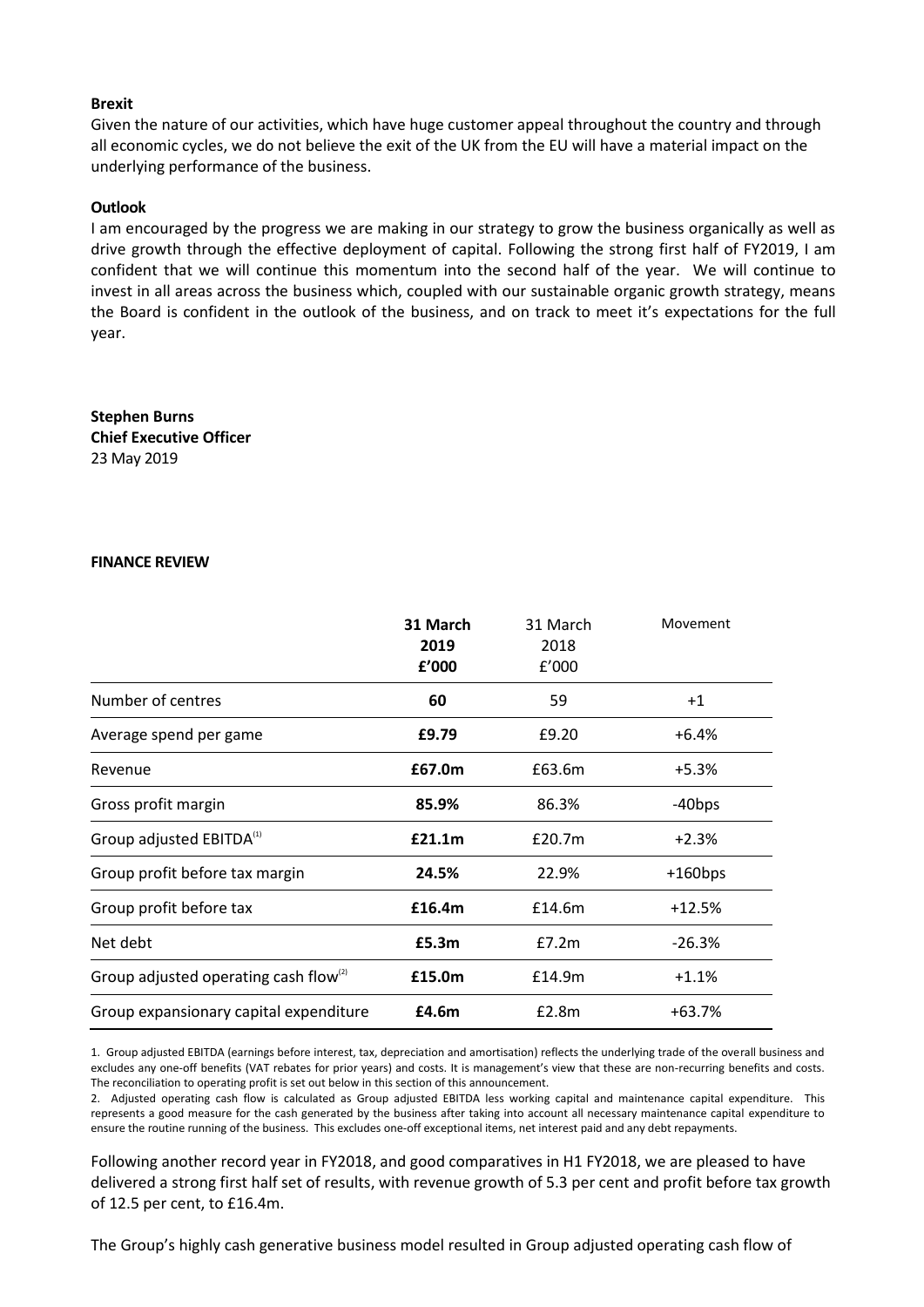£15.0m, and free cash flow (FCF) of £9.3m in the first half, showing a conversion of 69.2 per cent of profit after tax, to £9.3m. FCF is defined as net cash flow pre dividends and exceptional items.

## **Growth drivers**

We are extremely pleased to have delivered a record first half sales performance over the six months to 31 March 2019 and continue to be encouraged by the LFL performance of our core estate as well as our invested centres, both refurbished and new.

The total 5.3 per cent revenue growth has been driven through LFL revenue growth of 4.4 per cent and new centres contributing 2.1 per cent growth, which were partly offset by the effect of the Gravesend centre closure (1.2 per cent of revenue) in July 2018. Group revenue for the first half was £67.0m, up from £63.6m in the comparative period last year.

Game volumes were marginally down year on year, although excluding the last week in the period – due to Easter school holidays in H1 FY2018 – LFL game volumes were flat, at 6.7m games, compared to the same period last year. We are very pleased to see average spend grow by 6.4 per cent as customers continued to spend more across all areas of the business, with all areas in LFL revenue growth. Amusements saw double digit percentage spend growth, driven through new machine introductions as well as an unrelenting focus on retail standards, whilst bar spend per game increased by over 7 per cent driven in part by the iServe rollout which was completed pre-Christmas 2018.

Like-for-like (LFL) revenue is defined as total revenue excluding any new centre openings (H1 FY2019: £1.3m) and closures (H1 FY2018: £0.8m) and is used as a key measure of constant centre growth.

## **Gross margin**

Gross profit margin was in line with management expectations at 85.9 per cent (H1 FY2018: 86.3 per cent). This marginal decline is all due to the strong amusement performance noted above, whilst diner and bar gross profit per cent was in line with same period last year. Our continued focus on gross profit has seen it grow to a record first half of £57.5m, up 4.7 per cent, from £54.9m in the period to 31 March 2018.

## **Administrative expenses**

Administrative expenses were £40.8m, up £0.9m (2.2 per cent) on the corresponding period in the prior year. The increase is driven by constant centres up £0.9m (3.2 per cent), new centres up £0.8m, as well as an increase in corporate costs, all partly netted off by a decrease in depreciation.

The largest cost within administration expenses continues to be property costs, at £15.0m for H1 FY2019, up £0.3m on the same period last year, with constant centres accounting for £0.1m of this increase. Rent for the period was £7.2m, with LFL rent costs up £0.2m (2.6 per cent) compared to the period to 31 March 2018.

Centre employee costs were £12.6m for the six month period to 31 March 2019, an increase of £0.9m on an overall Group basis on the same period in the prior year. This has been driven by new centres as well as the increase in national minimum and living wage, where we have maintained the differential for our team members.

## **Group adjusted EBITDA and operating profit**

LFL EBITDA continued to grow, and increased by 4.7 per cent compared to the prior period, to £26.6m. This along with the adjustments noted above, plus new centre EBITDA of £0.6m, led to Group adjusted EBITDA of £21.1m (H1 FY2018: £20.7m), an increase of 2.3 per cent, year on year.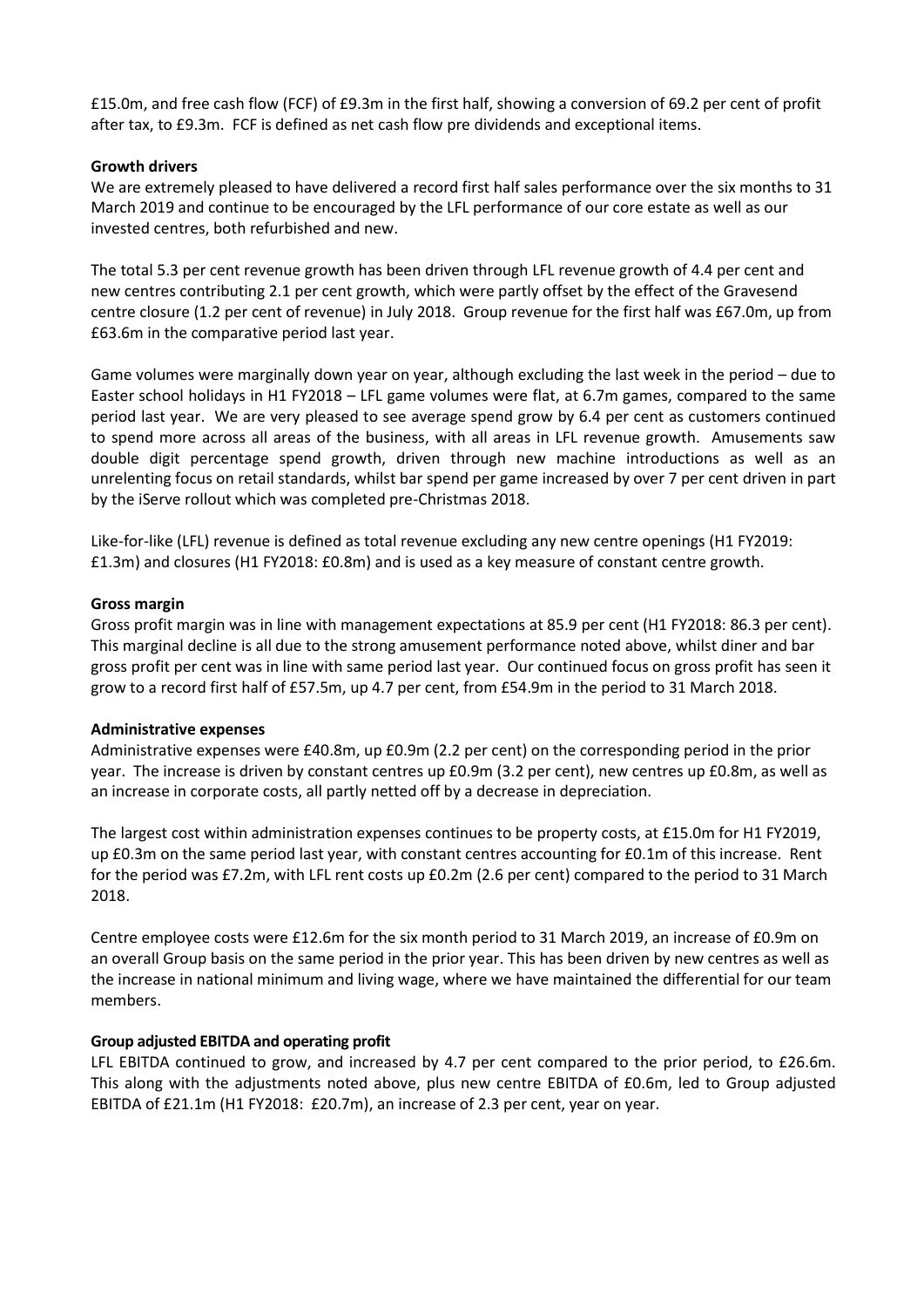|                                                       | 31 March<br>2019<br>f'000 | 31 March<br>2018<br>f'000 |
|-------------------------------------------------------|---------------------------|---------------------------|
| Operating profit                                      | 16,763                    | 15,044                    |
| Depreciation                                          | 4,197                     | 5,304                     |
| Amortisation                                          | 261                       | 258                       |
| Loss on property, plant and<br>equipment and software | 288                       | 53                        |
| <b>EBITDA</b>                                         | 21,509                    | 20,659                    |
| <b>Exceptional items</b>                              | (371)                     |                           |
| Group adjusted EBITDA                                 | 21,138                    | 20,659                    |

Management use EBITDA adjusted for exceptional items (Group adjusted EBITDA) as a key performance measure of the business. With the introduction of IFRS 16 in FY2020, management will be reviewing this measure and its effectiveness as a guide to its investors going forward, given the fact that rent will be excluded. The Group plans to adopt IFRS 16 using the modified retrospective approach.

Depreciation decreased to £4.2m in the first half and represented 6.3 per cent of total sales, against 8.3 per cent in H1 FY2018.

Operating profit grew to a record £16.8m in H1 FY2019, up 11.4 per cent compared to the same period last year. Operating profit margin also increased by 1.4 percentage points against the same period last year, to a record 25.0 per cent of total revenue in the period.

### **Exceptional costs**

Exceptional costs for period continue to be recognised in adherence with the policy stated in the FY2018 Annual Report. The VAT rebate shown in the period to 31 March 2019 relates to a one-off retrospective reclaim in respect of unclaimed input VAT on professional fees.

### **Share-based payments**

During the first half of the year, the Group granted further Long Term Incentive Plan (LTIP) shares to the senior leadership team, including the CEO and CFO. These awards vest in three years providing continuous employment during this period and certain performance conditions are attained relating to earnings per share (EPS). The Group also started a new Sharesave scheme which was open to all team members, in February 2019.

The Group recognised a total charge of £265,426 (H1 FY2018: £142,878) in relation to the Group's share based payment arrangements.

None of these non-cash costs are classified as exceptional costs.

### **Finance costs**

Finance costs decreased from £0.5m to £0.4m. The Group currently has gross debt of £27.8m with the next debt repayment of £0.75m due in June 2019. The Group also has an undrawn revolving credit facility of £5.0m and capital expenditure facility of £5.0m.

### **Taxation**

The Group has incurred a tax charge of £3.0m for the first half compared to £2.8m in the comparable period in the prior year, which represents an effective tax rate of 18.4 per cent on statutory profit before tax, and 18.8 per cent of profit before tax and exceptional items.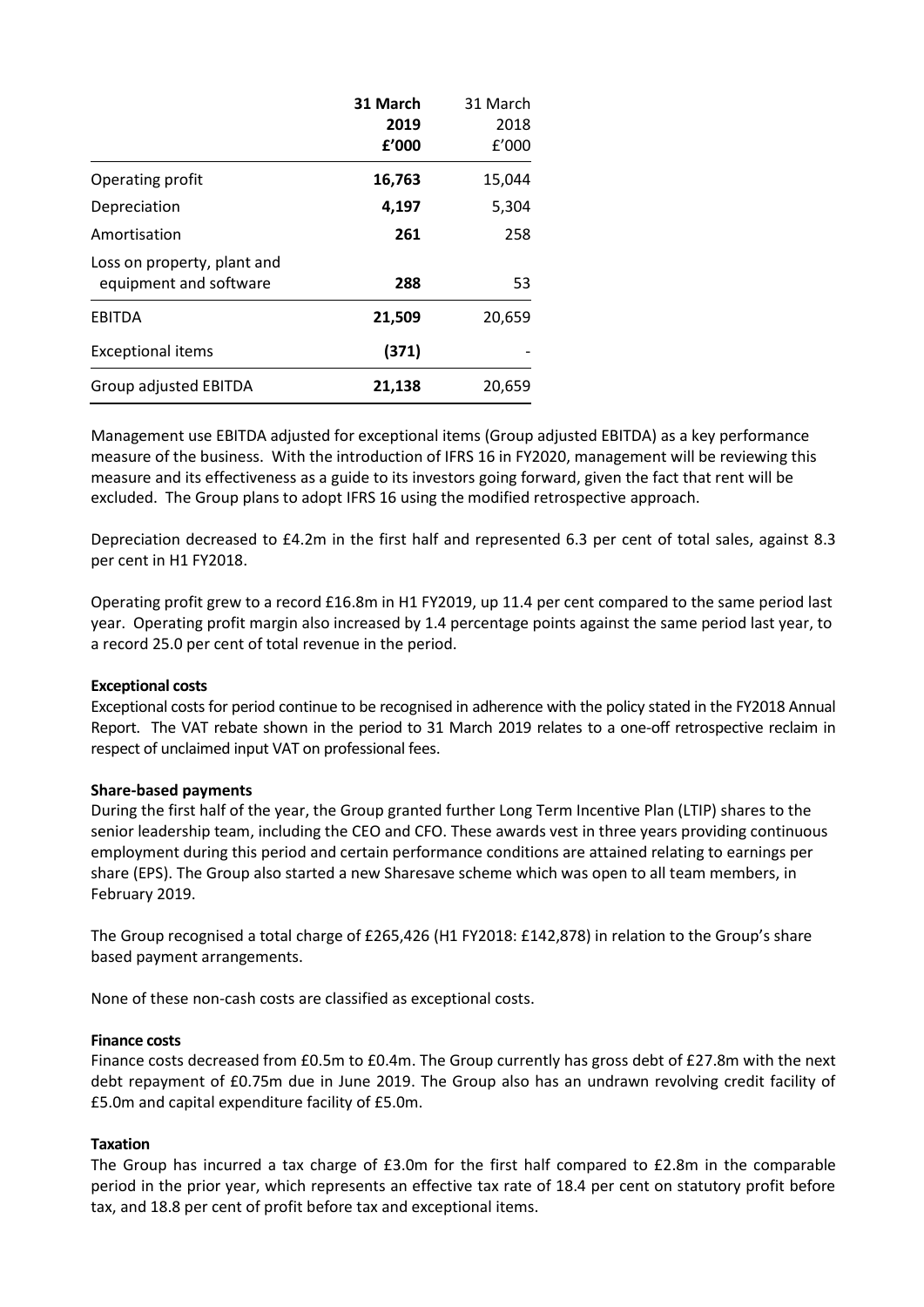## **Earnings**

Profit before tax for the year was £16.4m which was higher than the comparable period in the prior year by £1.8m (up 12.5 per cent), as a result of the factors discussed above.

The Group delivered an increased profit after tax of £13.4m (H1 FY2018: £11.8m), up 13.6 per cent compared to the same period last year, and basic earnings per share was 8.92 pence (H1 FY2018: 7.85 pence).

## **Dividend**

The Directors have declared an interim dividend of 2.27 pence per share. The ex-dividend date is 13 June 2019, with a record date of 14 June 2019 and payment date of 10 July 2019.

The Group operates a highly cash generative business model which puts the Group in a strong financial position and will allow the Board to continue to execute on its capital allocation priorities previously disclosed.

### **Cash flow and net debt**

The Group continues to deliver strong cash generation with Group adjusted operating cash flow of £15.0m and FCF of £9.3m in the period to 31 March 2019.

|                                              | 31 March  | 31 March  |
|----------------------------------------------|-----------|-----------|
|                                              | 2019      | 2018      |
|                                              | f'000     | f'000     |
| <b>Group Adjusted EBITDA</b>                 | 21,138    | 20,659    |
| Movement in working capital                  | 129       | (238)     |
| Maintenance capital expenditure <sup>1</sup> | (3,982)   | (3, 104)  |
| Taxation                                     | (2, 263)  | (2, 463)  |
| Adjusted Operating cash flow $(OCF)^2$       | 15,022    | 14,854    |
| <b>Adjusted OCF Conversion</b>               | 71.1%     | 71.9%     |
| Expansionary capital expenditure             | (4,615)   | (2,820)   |
| Net Interest paid                            | (401)     | (228)     |
| Cash flows from financing activities         | (750)     | (750)     |
| Free cash flow $(FCF)^3$                     | 9,256     | 11,056    |
| Dividends paid                               | (12, 839) | (10, 920) |
| <b>Net Cash flow</b>                         | (3,583)   | 136       |

1 In this table, maintenance capital expenditure includes amusements capital expenditure and amusement disposal proceeds.

2 Adjusted operating cash flow is calculated as Group adjusted EBITDA less working capital and maintenance capital expenditure. This represents a good measure for the cash generated by the business after taking into account all necessary maintenance capital expenditure to ensure the routine running of the business. This excludes one-off exceptional items, net interest paid and any debt repayments.

3 Free cash flow is defined as net cash flow pre dividends and exceptional items.

This strong cash generation in the past twelve months has resulted in a decrease in net debt to £5.3m, compared to the period to 31 March 2018.

### **Capital expenditure**

The primary focus for our capital expenditure continues to be on the opening of new centres and refurbishments, as well as maintenance spend to ensure all centres are inviting and exciting places for our customers to dwell. Total net capital expenditure was up £2.7m (45.2 per cent) on the comparable period in the prior year, to £8.6m.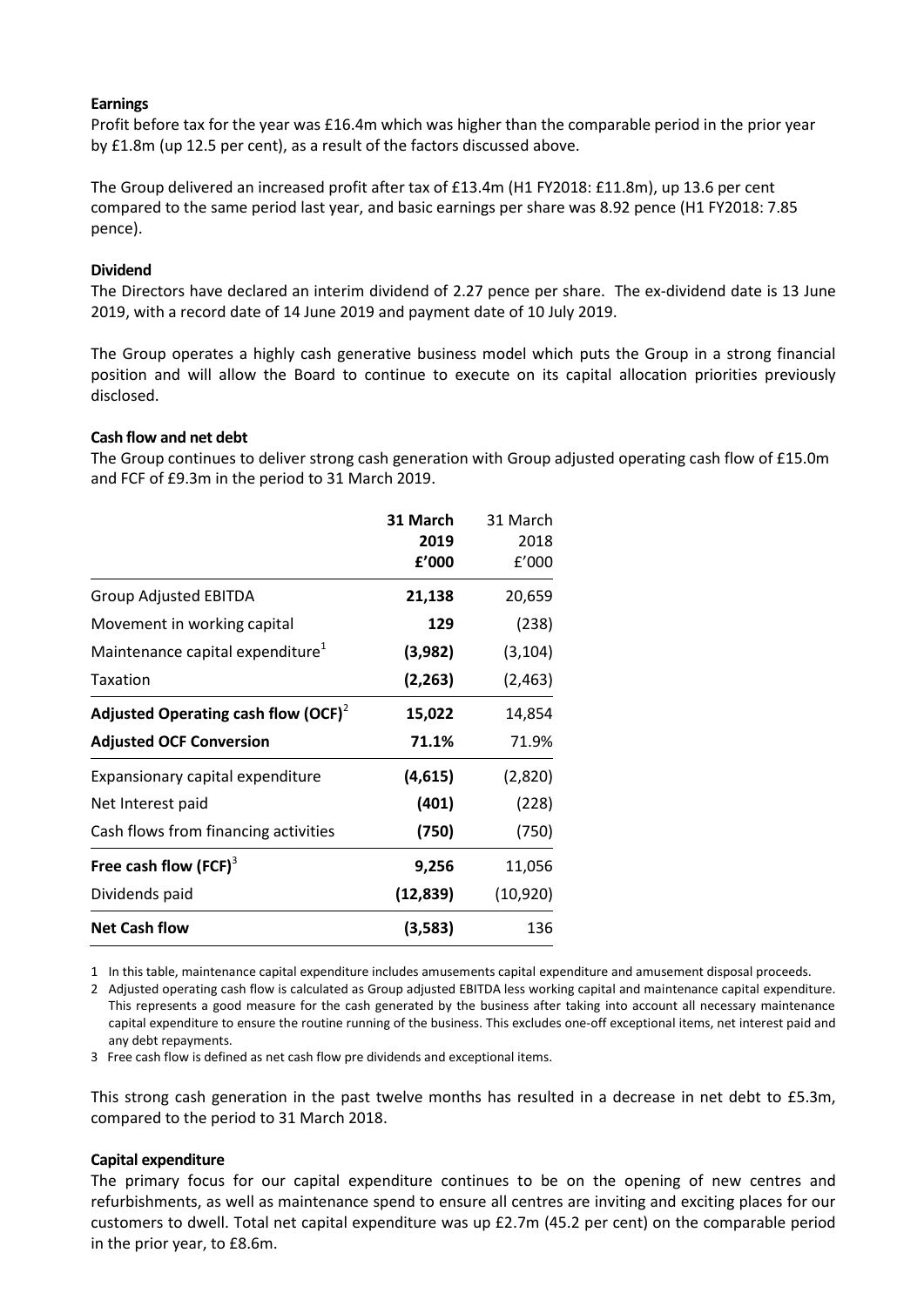The largest increase was in respect of new centres, where during H1 FY2019 we spent £3.5m (net of landlord contributions) compared to £0.9m (net of landlord contributions) in H1 FY2018. New centre spend this year included the final amounts for Intu Watford (£1.0m net in H1 FY2019) and £2.5m for Intu Lakeside, both of which opened in the first half of the year and are trading in line with management expectations.

## **Going concern**

As stated in note 2 to the Interim Financial Statements, the Directors are satisfied that the Group has sufficient resources to continue in operation for the foreseeable future, a period of at least 12 months from the date of this report. Therefore, they continue to adopt the going concern basis in preparing the financial statements.

**Laurence Keen Chief Financial Officer** 23 May 2019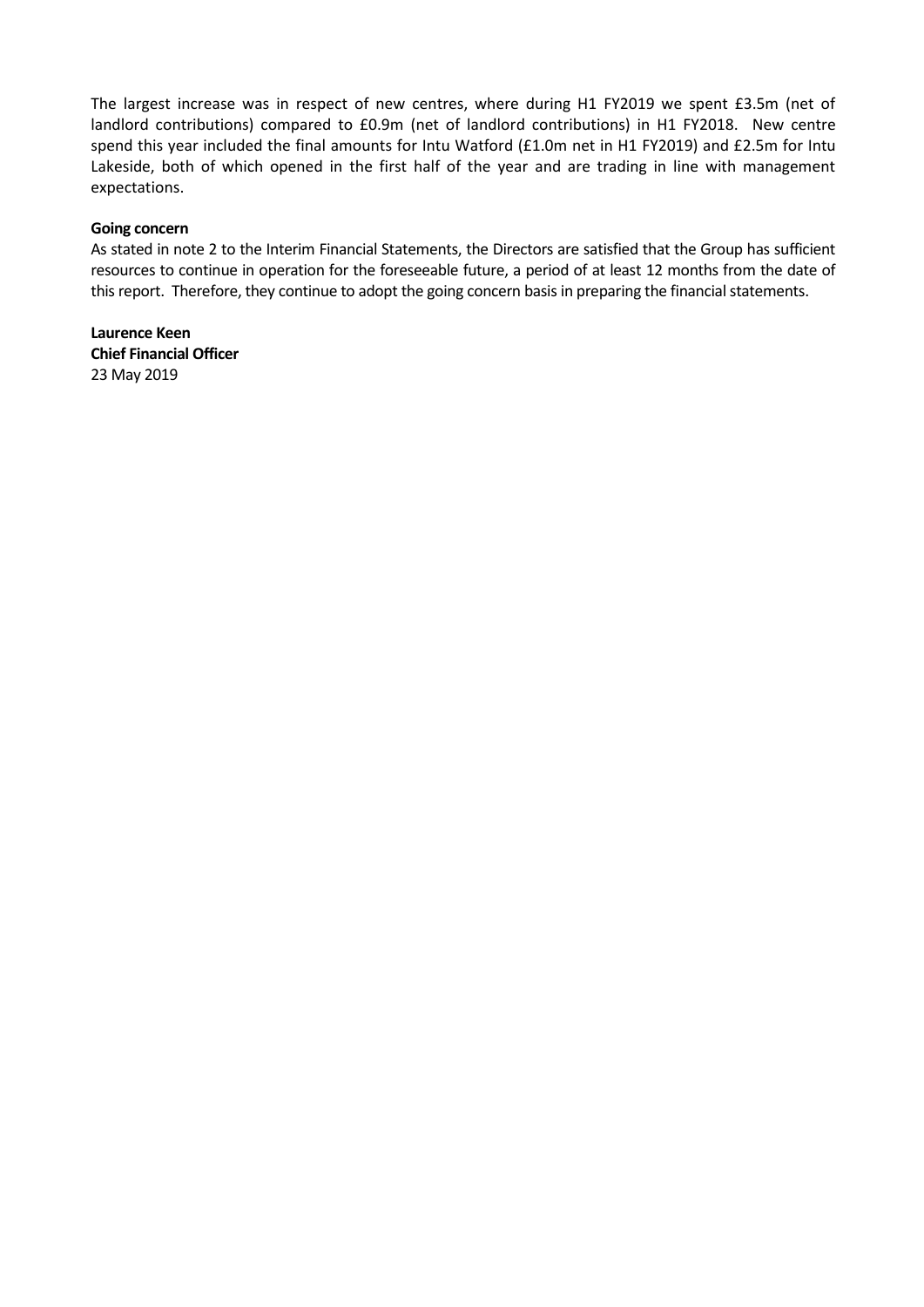## **Condensed Consolidated Statement of Comprehensive Income For the six months ended 31 March 2019**

|                                                                                                         | <b>Note</b> | <b>Six months</b><br>ended 31<br><b>March 2019</b><br><b>Unaudited</b><br>£'000 | <b>Six months</b><br>ended 31<br><b>March 2018</b><br><b>Unaudited</b><br>£'000 | Year ended<br>30 September<br>2018<br><b>Audited</b><br>£'000 |
|---------------------------------------------------------------------------------------------------------|-------------|---------------------------------------------------------------------------------|---------------------------------------------------------------------------------|---------------------------------------------------------------|
| Revenue                                                                                                 |             | 66,990                                                                          | 63,638                                                                          | 120,548                                                       |
| Cost of sales                                                                                           |             | (9, 474)                                                                        | (8,717)                                                                         | (16, 748)                                                     |
| <b>Gross profit</b>                                                                                     |             | 57,516                                                                          | 54,921                                                                          | 103,800                                                       |
| Administrative expenses                                                                                 |             | (40, 753)                                                                       | (39, 877)                                                                       | (78,908)                                                      |
| <b>Operating profit</b>                                                                                 |             | 16,763                                                                          | 15,044                                                                          | 24,892                                                        |
| Underlying operating profit                                                                             |             | 16,392                                                                          | 15,044                                                                          | 25,010                                                        |
| <b>Exceptional items</b>                                                                                | 4           | 371                                                                             |                                                                                 | (118)                                                         |
| Finance income                                                                                          |             | 104                                                                             | 10                                                                              | 18                                                            |
| Finance expenses                                                                                        |             | (482)                                                                           | (492)                                                                           | (976)                                                         |
| <b>Profit before tax</b>                                                                                |             | 16,385                                                                          | 14,562                                                                          | 23,934                                                        |
| Tax expense                                                                                             | 6           | (3,010)                                                                         | (2,792)                                                                         | (5, 150)                                                      |
| Profit for the year attributable to equity<br>shareholders<br>Other comprehensive income for the period |             | 13,375                                                                          | 11,770                                                                          | 18,784                                                        |
| Total comprehensive income attributable to<br>equity shareholders                                       |             | 13,375                                                                          | 11,770                                                                          | 18,784                                                        |
| Earnings per share (based on weighted<br>average number of shares)                                      | 5           | Pence                                                                           | Pence                                                                           | Pence                                                         |
| <b>Basic</b>                                                                                            |             | 8.92                                                                            | 7.85                                                                            | 12.52                                                         |
| Diluted                                                                                                 |             | 8.89                                                                            | 7.83                                                                            | 12.49                                                         |
| Adjusted earnings per share (based on<br>weighted average number of shares)                             | 5           |                                                                                 |                                                                                 |                                                               |
| Basic                                                                                                   |             | 8.67                                                                            | 7.85                                                                            | 12.60                                                         |
| <b>Diluted</b>                                                                                          |             | 8.64                                                                            | 7.83                                                                            | 12.57                                                         |
| Weighted average number of shares in issue for<br>period (number)                                       |             | 150,529,032                                                                     | 150,252,883                                                                     | 150,384,101                                                   |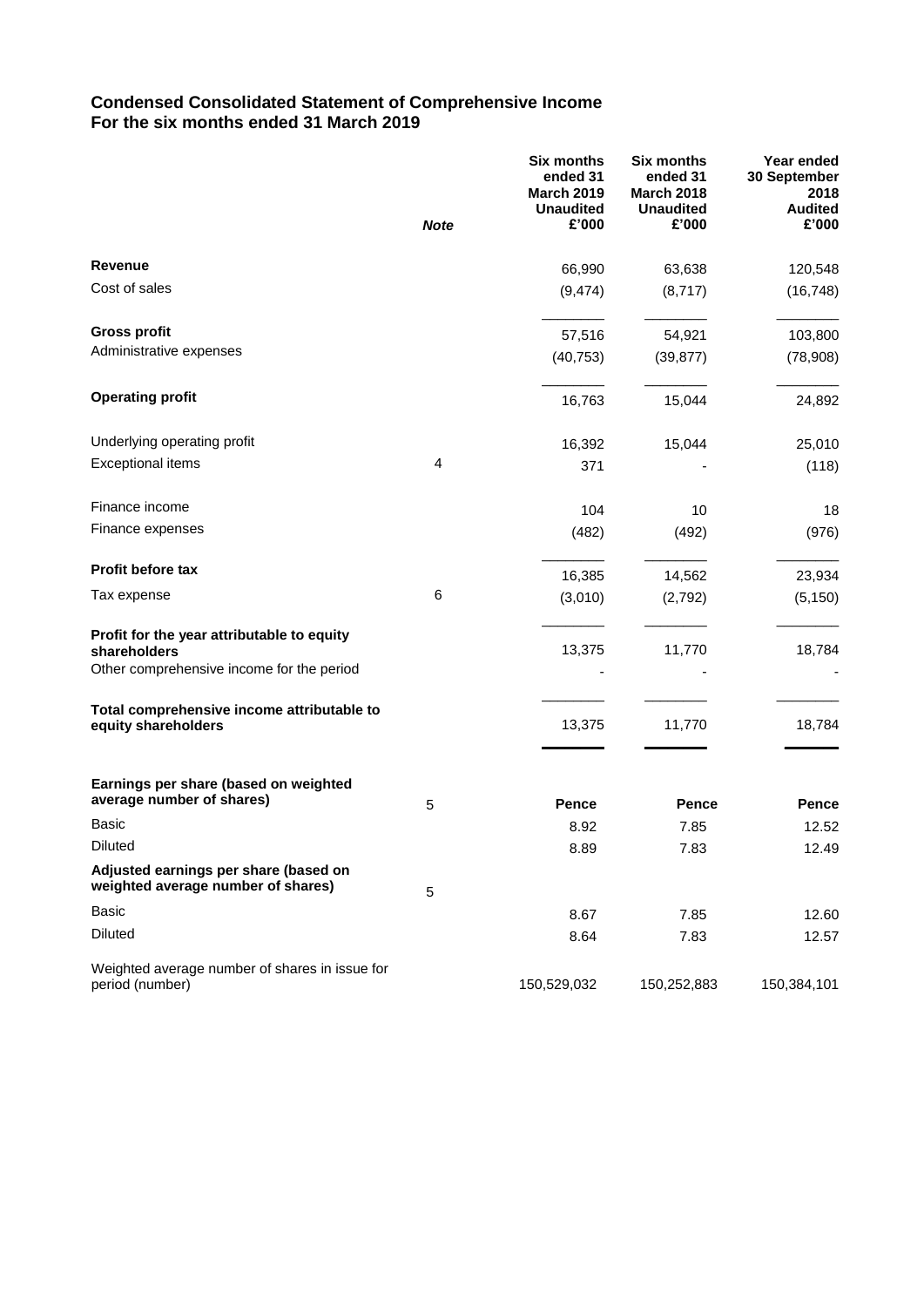|                                                                       |     | Six months<br>ended 31<br><b>March 2019</b><br><b>Unaudited</b> | <b>Six months</b><br><b>March 2018</b><br><b>Unaudited</b> | Year ended<br>ended 31 30 September<br>2018<br><b>Audited</b> |
|-----------------------------------------------------------------------|-----|-----------------------------------------------------------------|------------------------------------------------------------|---------------------------------------------------------------|
| Reconciliation of operating profit to Group<br><b>Adjusted EBITDA</b> |     | £'000                                                           | £'000                                                      | £'000                                                         |
| Operating profit                                                      |     | 16,763                                                          | 15,044                                                     | 24,892                                                        |
| Depreciation of property, plant and equipment                         | 7   | 4.197                                                           | 5.304                                                      | 10,494                                                        |
| Amortisation of intangible assets                                     | 8   | 261                                                             | 258                                                        | 504                                                           |
| <b>Exceptional items</b>                                              | 4   | (371)                                                           |                                                            | 118                                                           |
| Loss on disposal of property, plant and<br>equipment and software     | 7.8 | 288                                                             | 53                                                         | 148                                                           |
| <b>Group Adjusted EBITDA</b>                                          |     | 21,138                                                          | 20,659                                                     | 36,156                                                        |

Group Adjusted EBITDA is a non-GAAP metric used by management and is not an IFRS disclosure.

|                                   | ended 31<br><b>March 2019</b><br><b>Unaudited</b> | Six months Six months<br><b>March 2018</b><br><b>Unaudited</b> | Year ended<br>ended 31 30 September<br>2018<br><b>Audited</b> |
|-----------------------------------|---------------------------------------------------|----------------------------------------------------------------|---------------------------------------------------------------|
| <b>Reconciliation of Net Debt</b> | £'000                                             | £'000                                                          | £'000                                                         |
| Borrowings from bank facilities   | 27,750                                            | 29,250                                                         | 28,500                                                        |
| Cash and cash equivalents         | (22, 459)                                         | (22,030)                                                       | (26, 042)                                                     |
| <b>Net Debt</b>                   | 5,291                                             | 7,220                                                          | 2,458                                                         |

Net debt is defined as borrowings from bank facilities excluding issue costs, less cash and cash equivalents.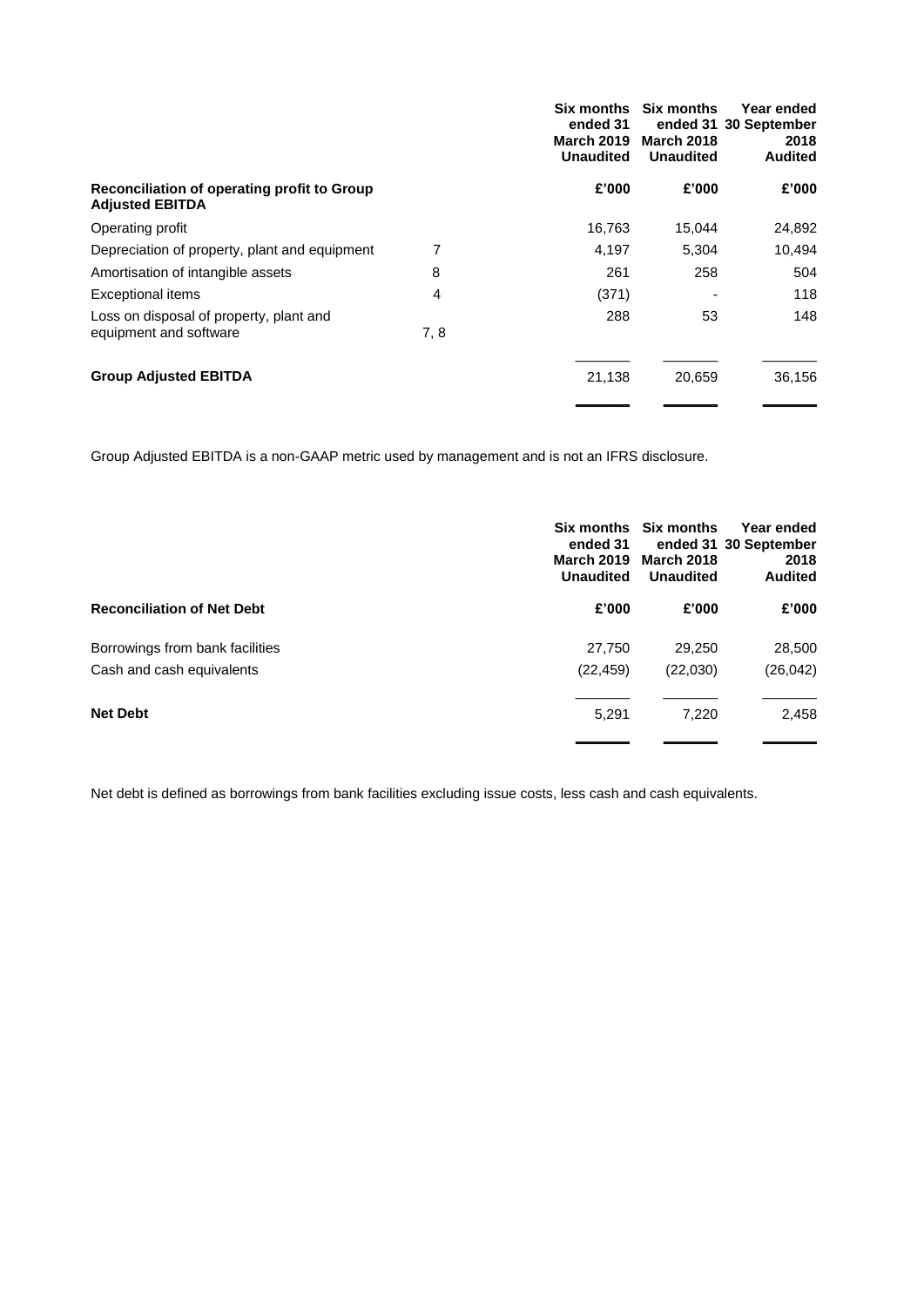## **Condensed Consolidated Statement of Financial Position As at 31 March 2019**

|                                            | Note           | 31 March<br>2019<br><b>Unaudited</b><br>£'000 | 31 March<br>2018<br><b>Unaudited</b><br>£'000 | 30 September<br>2018<br><b>Audited</b><br>£'000 |
|--------------------------------------------|----------------|-----------------------------------------------|-----------------------------------------------|-------------------------------------------------|
| <b>ASSETS</b>                              |                |                                               |                                               |                                                 |
| <b>Non-current assets</b>                  |                |                                               |                                               |                                                 |
| Property, plant and equipment              | $\overline{7}$ | 44,949                                        | 41,903                                        | 41,077                                          |
| Intangible assets                          | 8              | 78,527                                        | 78,770                                        | 78,648                                          |
|                                            |                | 123,476                                       | 120,673                                       | 119,725                                         |
| <b>Current assets</b>                      |                |                                               |                                               |                                                 |
| Cash and cash equivalents                  |                | 22,459                                        | 22,030                                        | 26,042                                          |
| Trade and other receivables                |                | 7,415                                         | 6,579                                         | 6,563                                           |
| Inventories                                |                | 1,363                                         | 1,352                                         | 1,254                                           |
|                                            |                | 31,237                                        | 29,961                                        | 33,859                                          |
| <b>Total assets</b>                        |                | 154,713                                       | 150,634                                       | 153,584                                         |
| <b>LIABILITIES</b>                         |                |                                               |                                               |                                                 |
| <b>Current liabilities</b>                 |                |                                               |                                               |                                                 |
| Trade and other payables                   |                | 17,067                                        | 16,390                                        | 16,626                                          |
| Loans and borrowings                       | 10             | 1,380                                         | 1,380                                         | 1,380                                           |
| Corporation tax payable                    |                | 3,607                                         | 2,975                                         | 2,840                                           |
|                                            |                | 22,054                                        | 20,745                                        | 20,846                                          |
| <b>Non-current liabilities</b>             |                |                                               |                                               |                                                 |
| Other payables                             |                | 7,261                                         | 7,837                                         | 7,616                                           |
| Loans & borrowings                         | 10             | 26,073                                        | 27,453                                        | 26,763                                          |
| Deferred tax liabilities                   |                | 467                                           | 560                                           | 487                                             |
| Accruals and provisions                    |                | 3,119                                         | 3,283                                         | 2,934                                           |
|                                            |                | 36,920                                        | 39,133                                        | 37,800                                          |
| <b>Total liabilities</b>                   |                | 58,974                                        | 59,878                                        | 58,646                                          |
| <b>NET ASSETS</b>                          |                | 95,739                                        | 90,756                                        | 94,938                                          |
| <b>Equity attributable to shareholders</b> |                |                                               |                                               |                                                 |
| Share capital                              |                | 1,500                                         | 1,500                                         | 1,500                                           |
| Merger reserve                             |                | (49, 897)                                     | (49, 897)                                     | (49, 897)                                       |
| Retained earnings                          |                | 144,136                                       | 139,153                                       | 143,335                                         |
| <b>TOTAL EQUITY</b>                        |                | 95,739                                        | 90,756                                        | 94,938                                          |
|                                            |                |                                               |                                               |                                                 |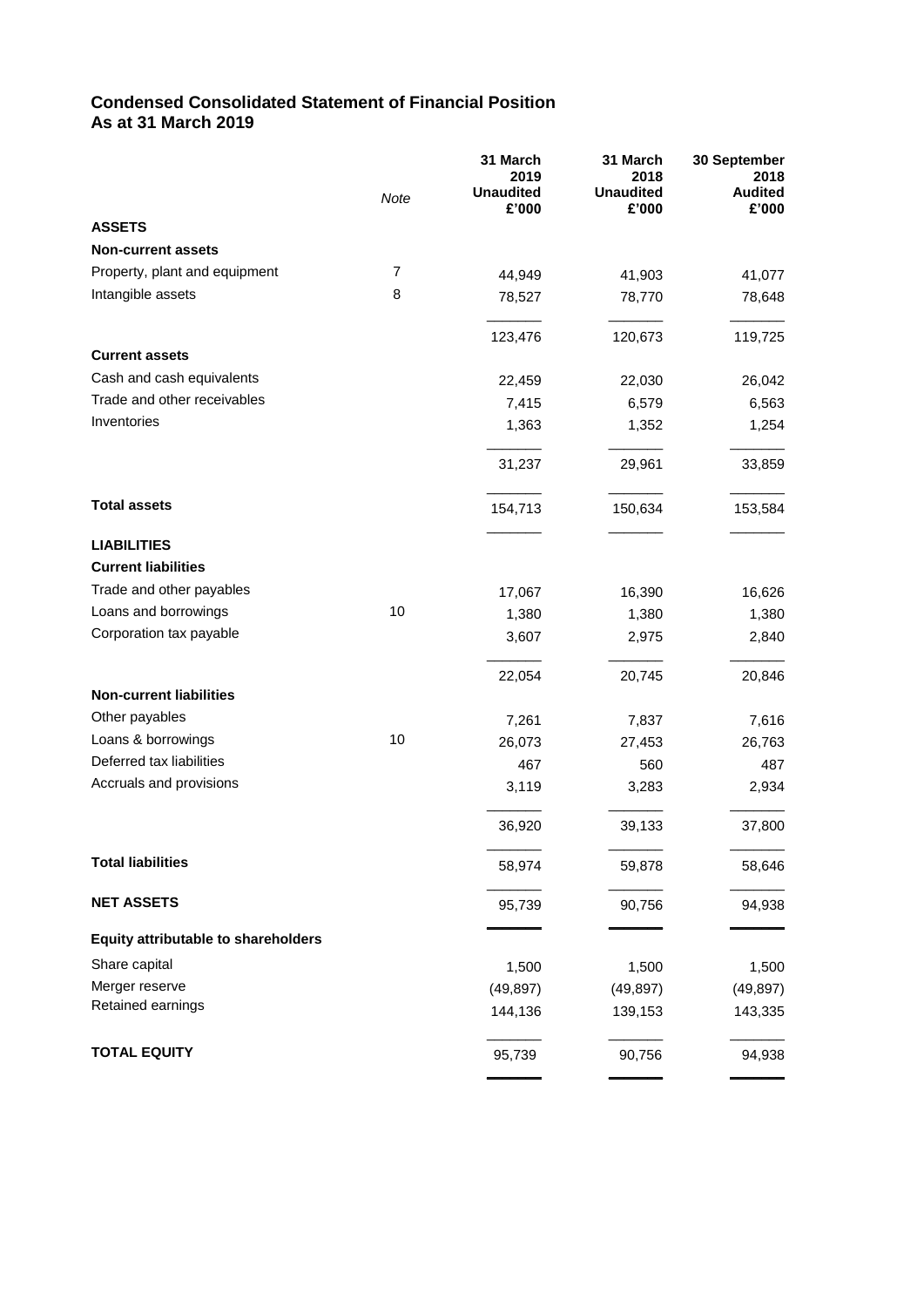## **Condensed Consolidated Statement of Changes in Equity For the six months ended 31 March 2019**

|                                          | <b>Share</b><br>capital<br>£'000 | <b>Merger</b><br>reserve<br>£'000 | <b>Retained</b><br>earnings<br>£'000 | <b>Total</b><br>£'000 |
|------------------------------------------|----------------------------------|-----------------------------------|--------------------------------------|-----------------------|
| Equity at 30 September 2017 (audited)    | 1,500                            | (49, 897)                         | 138,160                              | 89,763                |
| Dividends paid (Note 9)                  |                                  | ٠                                 | (10, 920)                            | (10, 920)             |
| Share based payments (Note 11)           |                                  |                                   | 143                                  | 143                   |
| Profit for the period                    |                                  |                                   | 11,770                               | 11,770                |
| Equity at 31 March 2018 (unaudited)      | 1,500                            | (49, 897)                         | 139,153                              | 90,756                |
| Dividends paid (Note 9)                  |                                  | $\overline{\phantom{a}}$          | (3,044)                              | (3,044)               |
| Share based payments (Note 11)           |                                  |                                   | 212                                  | 212                   |
| Profit for the period                    |                                  | -                                 | 7,014                                | 7,014                 |
| Equity as at 30 September 2018 (audited) | 1,500                            | (49, 897)                         | 143,335                              | 94,938                |
| Dividends paid (Note 9)                  |                                  | -                                 | (12, 839)                            | (12, 839)             |
| Share based payments (Note 11)           |                                  |                                   | 265                                  | 265                   |
| Profit for the period                    |                                  | -                                 | 13,375                               | 13,375                |
| Equity as at 31 March 2019 (unaudited)   | 1,500                            | (49, 897)                         | 144,136                              | 95,739                |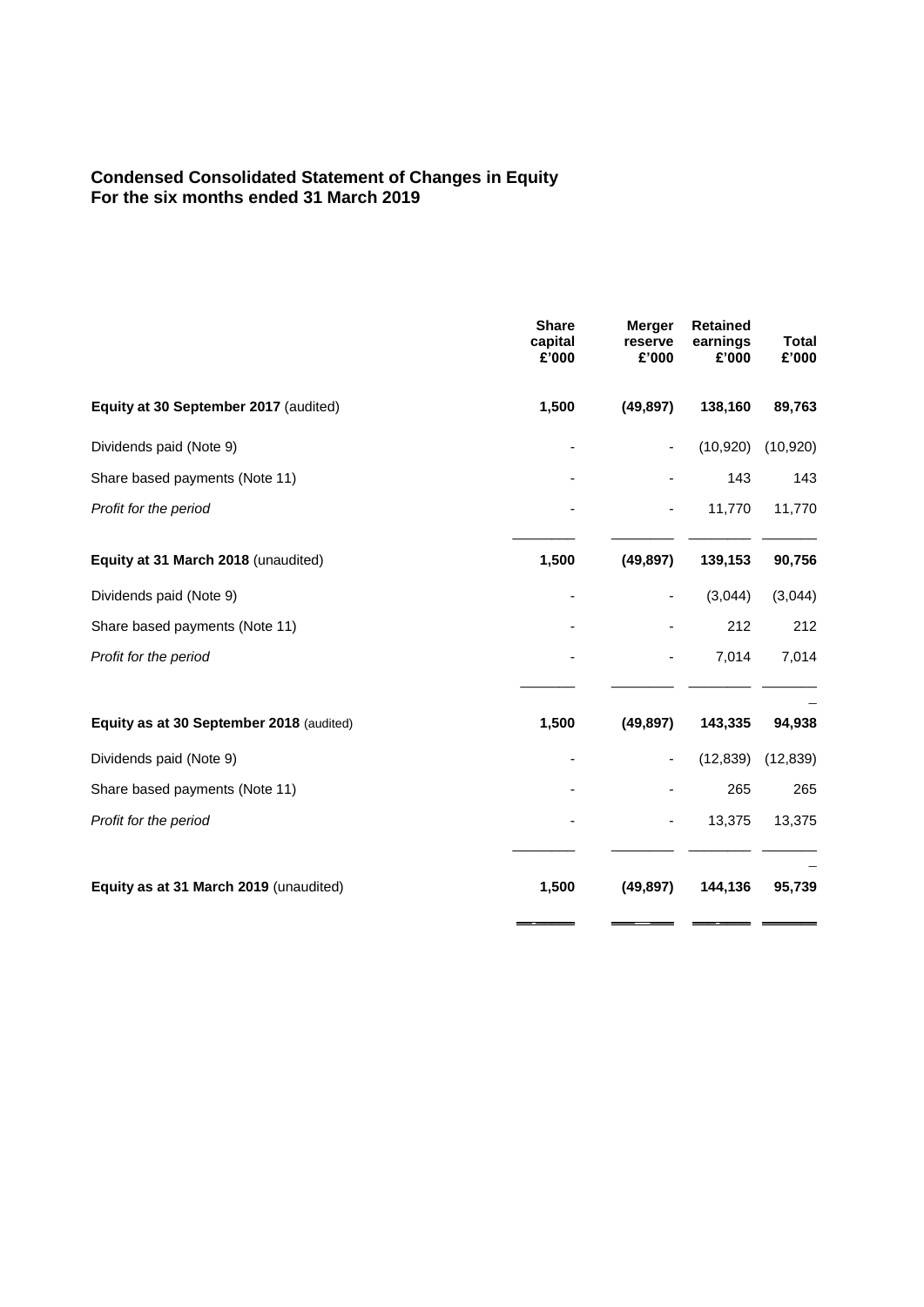## **Condensed Consolidated Statement of Cash Flows For the six months ended 31 March 2019**

|                                                           | <b>Six months</b><br>ended 31<br><b>March 2019</b><br><b>Unaudited</b><br>£'000 | <b>Six months</b><br>ended 31<br><b>March 2018</b><br><b>Unaudited</b><br>£'000 | Year ended<br>30 September<br>2018<br><b>Audited</b><br>£'000 |
|-----------------------------------------------------------|---------------------------------------------------------------------------------|---------------------------------------------------------------------------------|---------------------------------------------------------------|
| Cash flows from operating activities                      |                                                                                 |                                                                                 |                                                               |
| Profit before tax                                         | 16,385                                                                          | 14,562                                                                          | 23,934                                                        |
| <b>Adjusted by:</b>                                       |                                                                                 |                                                                                 |                                                               |
| Depreciation and impairment                               | 4,197                                                                           | 5,304                                                                           | 10,494                                                        |
| Amortisation of intangible assets                         | 261                                                                             | 258                                                                             | 504                                                           |
| Net interest expense                                      | 378                                                                             | 481                                                                             | 958                                                           |
| Loss on disposal of property, plant<br>and equipment      | 288                                                                             | 53                                                                              | 148                                                           |
| Share-based payments (Note 11)                            | 265                                                                             | 143                                                                             | 355                                                           |
| Operating profit before working capital changes           | 21,774                                                                          | 20,801                                                                          | 36,393                                                        |
| Increase in inventories                                   | (109)                                                                           | (163)                                                                           | (65)                                                          |
| (Increase)/decrease in trade and other receivables        | (748)                                                                           | 565                                                                             | 581                                                           |
| Increase/(decrease) in payables and provisions            | 350                                                                             | (783)                                                                           | (709)                                                         |
| Cash inflow generated from operations                     | 21,267                                                                          | 20,420                                                                          | 36,200                                                        |
| Interest received                                         |                                                                                 | 10                                                                              | 19                                                            |
| Income tax paid - corporation tax                         | (2,263)                                                                         | (2, 463)                                                                        | (5,030)                                                       |
| Interest paid                                             | (401)                                                                           | (238)                                                                           | (625)                                                         |
| Net cash inflow from operating activities                 | 18,603                                                                          | 17,729                                                                          | 30,564                                                        |
| <b>Investing activities</b>                               |                                                                                 |                                                                                 |                                                               |
| Purchase of property, plant and equipment                 | (8, 457)                                                                        | (6,098)                                                                         | (10,687)                                                      |
| Purchase of intangible assets                             | (140)                                                                           | (161)                                                                           | (289)                                                         |
| Sale of assets                                            |                                                                                 | 336                                                                             | 24                                                            |
| Net cash used in investing activities                     | (8,597)                                                                         | (5,923)                                                                         | (10, 952)                                                     |
| Cash flows from financing activities                      |                                                                                 |                                                                                 |                                                               |
| Repayment of bank loan                                    | (750)                                                                           | (750)                                                                           | (1,500)                                                       |
| Dividends paid                                            | (12, 839)                                                                       | (10, 920)                                                                       | (13,964)                                                      |
| Net cash flows used in financing activities               | (13,589)                                                                        | (11, 670)                                                                       | (15, 464)                                                     |
| Net change in cash and cash equivalents for the<br>period | (3, 583)                                                                        | 136                                                                             | 4,148                                                         |
| Cash and cash equivalents at the beginning of the period  | 26,042                                                                          | 21,894                                                                          | 21,894                                                        |
| Cash and cash equivalents at the end of the period        | 22,459                                                                          | 22,030                                                                          | 26,042                                                        |
|                                                           |                                                                                 |                                                                                 |                                                               |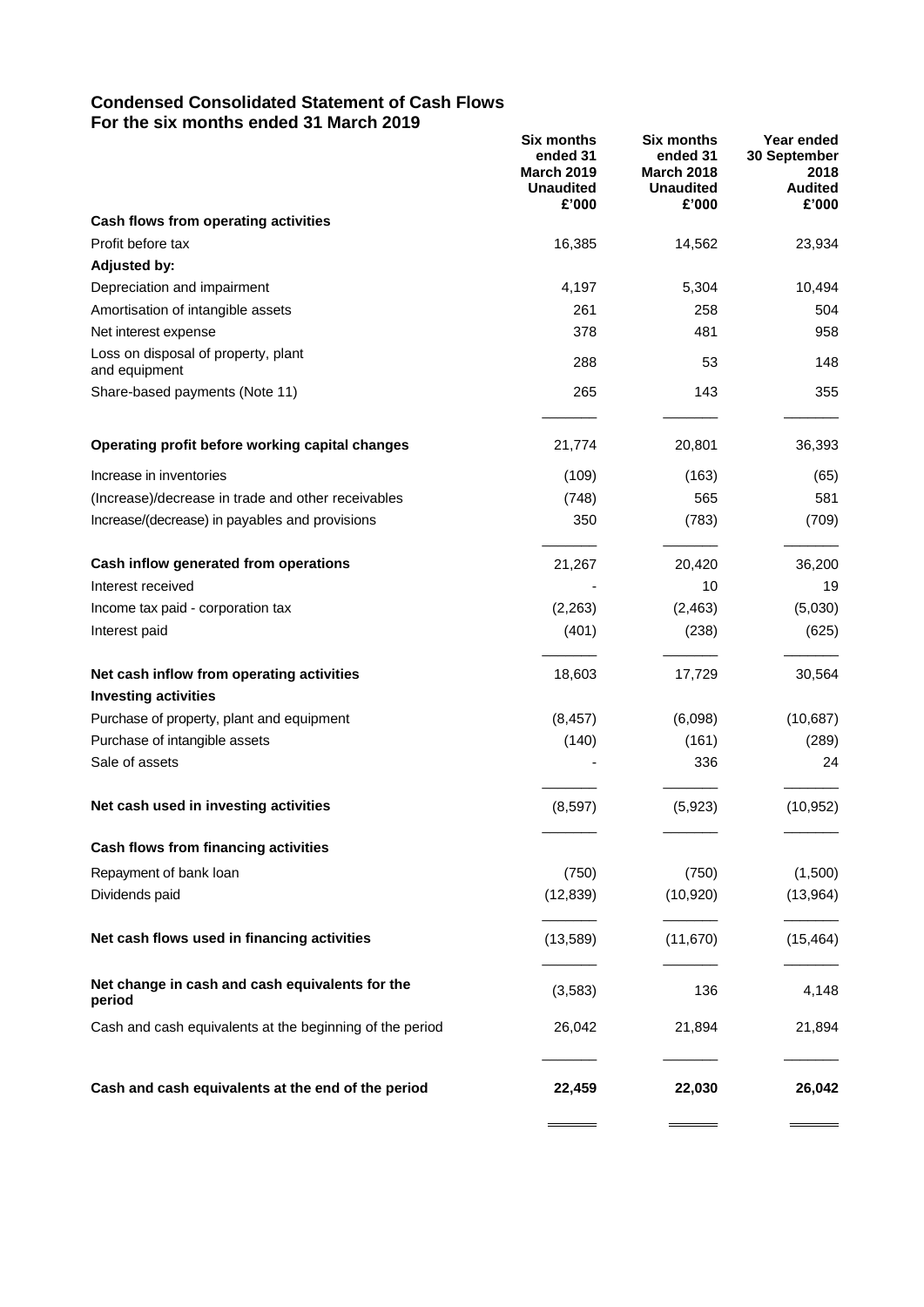## **Notes to the condensed consolidated interim financial statements**

### **1. General information**

The Directors of Hollywood Bowl Group plc (together with its subsidiaries, the "Group" or "HWB Group") present their interim report and the unaudited financial statements for the six months ended 31 March 2019 ('Interim Financial Statements').

HWB Group is incorporated and domiciled in England and Wales, under company registration number 10229630. The registered office of the company is Focus 31, West Wing, Cleveland Road, Hemel Hempstead, HP2 7BW, United Kingdom.

The interim Financial Statements were approved by the Board of Directors on 23 May 2019.

The financial information for the six months ended 31 March 2019 has been reviewed by KPMG, the Group's external auditor. Their report is included within these condensed consolidated interim financial statements.

The Group's last annual audited financial statements for the year ended 30 September 2018 have been prepared in accordance with International Financial Reporting Standards (IFRS) as adopted by the European Union, and these Interim Financial statements should be read in conjunction with them.

The comparative figures for the year ended 30 September 2018 are an abridged version of the Group's last annual financial statements and, together with other financial information contained in these interim results, do not constitute statutory financial statements of the Group as defined in section 434 of the Companies Act 2006. A copy of the statutory accounts for the year ended 30 September 2018 has been delivered to the Registrar of Companies. The external auditor has reported on those accounts: their report was unqualified, did not draw attention to any matters by way of emphasis and did not contain a statement under s498 (2) or (3) of the Companies Act 2006.

### **2. Basis of preparation**

The Interim Financial Statements have been prepared in accordance with IAS 34, 'Interim Financial Reporting' as endorsed by the European Union and the Disclosures and Transparency Rules of the United Kingdom's Financial Conduct Authority. They do not include all of the information required for a complete set of IFRS financial statements. However, selected explanatory notes are included to explain events and transactions that are significant to an understanding of the changes in the Group's financial position and performance since the last financial statements.

The Interim Financial Statements are presented in Pounds Sterling, rounded to the nearest thousand pounds, except where otherwise indicated; and under the historical cost convention as modified through the recognition of financial liabilities at fair value through profit and loss.

The accounting policies adopted in the preparation of the Interim Financial Statements are consistent with those applied in the presentation of the Group's consolidated financial statements for the year ended 30 September 2018, other than the adoption of IFRS 9 *Financial Instruments* and IFRS 15 *Revenue from contracts with customers* which became effective for the Group from 1 October 2018. A number of other new European Union endorsed amendments to existing standards are also effective for periods beginning on or after 1 October 2018.

IFRS 9 is a replacement for IAS39 *Financial Instruments.* There has been no significant impact on the Group's accounting for financial assets or liabilities as a result of IFRS 9.

IFRS 15 replaces IAS 18 *Revenue,* and introduces a five-step approach to revenue recognition based on performance obligations in customer contracts. This may affect the timing and amount of revenue that the Group recognises under IFRS 15 compared with IAS 18. IFRS 15 has no material impact on the annual or condensed interim consolidated financial statements of the Group in the year ending 30 September 2019.

The Group's principal activities are that of the operation of ten-pin bowling centres as well as the development of new centres and other associated activities. It is managed as one entity and management have consequently determined that there is only one operating segment. All revenue arises in and all non-current assets are located in the United Kingdom. The Group's operations are not considered to be seasonal or cyclical in nature.

### *Going concern*

The Directors have, at the time of approving these interim financial statements, a reasonable expectation that the Company and the Group have adequate resources to continue in operational existence for the foreseeable future.

### *Accounting estimates and judgements*

In preparing these interim financial statements, management has made judgements, estimates and assumptions that affect the application of accounting policies and the reported amounts of assets and liabilities, income and expense. Actual results may differ from these estimates.

The significant judgements made by management in applying the Group's accounting policies and the key sources of estimation uncertainty were the same as those applied to the consolidated financial statements as at and for the year ended 30 September 2018.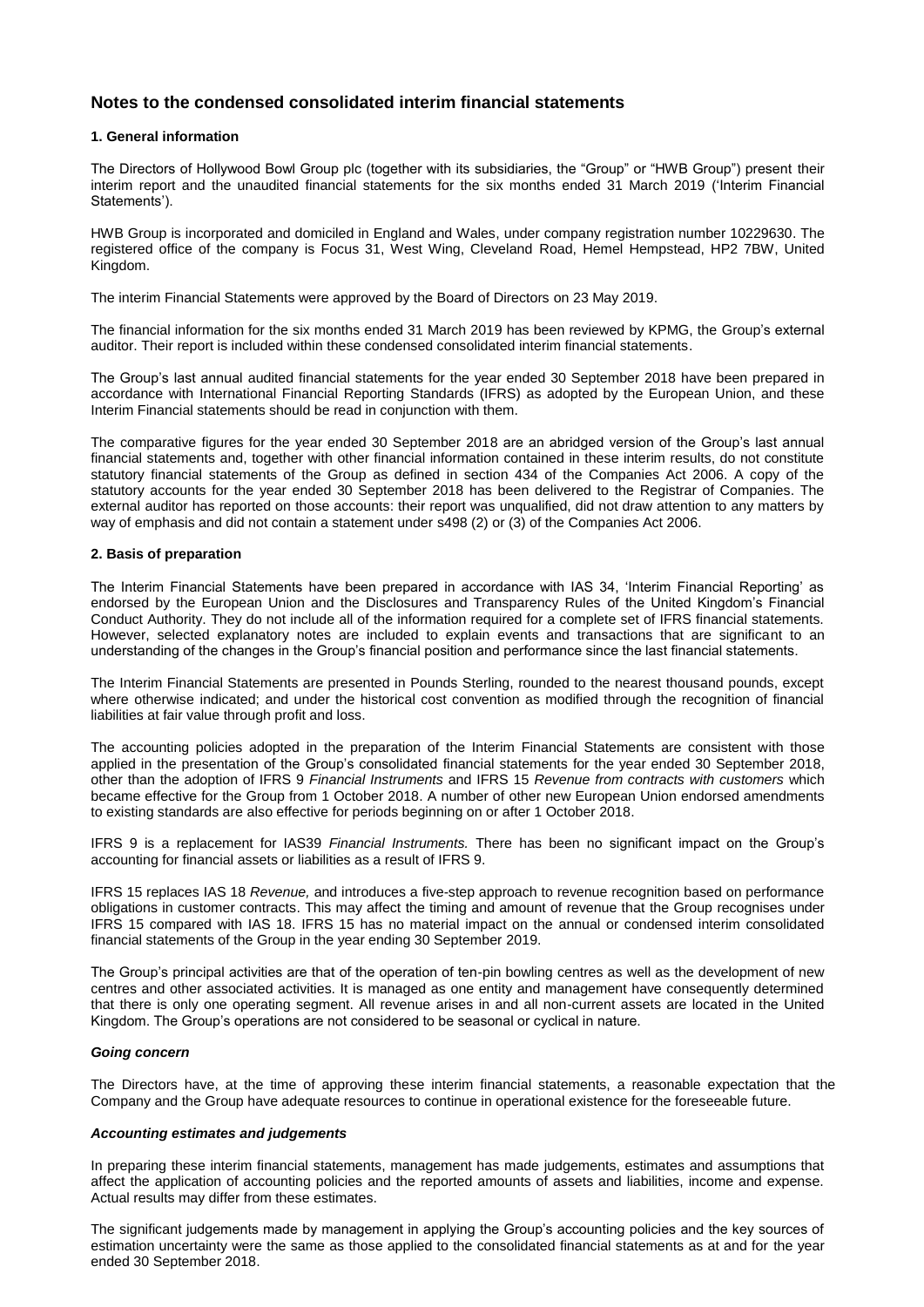### *Standards issued not yet effective*

At the date of authorisation of this financial information, certain new standards, amendments and interpretations to existing standards applicable to the Group have been published but are not yet effective, and have not been adopted early by the Group. The impact of these standards is not expected to be material, other than the adoption of IFRS 16. IFRS 16 'Leases' will be effective in the Group financial statements for the accounting period commencing 1 October 2019. The Group intends to adopt the modified retrospective approach, so no restatement of comparatives will be required and the cumulative effect of initially applying IFRS 16 will be recognised in reserves at the date of initial application (i.e. 1 October 2019). The standard has no impact on the Group's underlying cash flows. It is, however, expected to have a significant impact on reported assets, liabilities and the income statement of the Group, as well as the classification of cash flows relating to lease contracts. The Group is in the process of finalising this work and setting out related accounting policies and procedures for leases. Until this work has been carried out, it is not practical to provide a reasonable estimate of the financial effect of IFRS 16.

### **3. Segmental reporting**

Management consider that the Group consists of a single segment, and operates within the UK. No single customer provides more than 10 per cent. of the Group's revenue.

Within this one operating segment there are multiple revenue streams which consist of the following:

|                | 31 March 2019<br>£000 | 31 March 2018<br>£000 |
|----------------|-----------------------|-----------------------|
| <b>Bowling</b> | 33,112                | 32,254                |
| Food and drink | 19,068                | 18,033                |
| Amusements     | 14,669                | 13,149                |
| Other          | 141                   | 202                   |
|                | 66,990                | 63,638                |
|                |                       |                       |

### **4. Exceptional items**

Exceptional items are disclosed separately in the financial statements where the Directors consider it necessary to do so to provide further understanding of the financial performance of the Group. They are material items or expenses that have been separately disclosed due to the significance of their nature or amount:

|                                                              | <b>Six months</b><br>ended 31<br><b>March 2019</b><br><b>Unaudited</b><br>£'000 | <b>Six months</b><br>ended 31<br><b>March 2018</b><br><b>Unaudited</b><br>£'000 | Year ended<br>30 September<br>2018<br><b>Audited</b><br>£'000 |
|--------------------------------------------------------------|---------------------------------------------------------------------------------|---------------------------------------------------------------------------------|---------------------------------------------------------------|
| VAT rebate <sup>1</sup>                                      | 371                                                                             | -                                                                               |                                                               |
| Non-recurring expenditure on strategic projects <sup>2</sup> | ۰                                                                               | -                                                                               | (118)                                                         |
|                                                              | 371                                                                             |                                                                                 | (118)                                                         |

 $1$  The Group was able to make a one-off retrospective reclaim in respect of overpaid VAT relating to costs incurred in prior financial years.

 $2$  Costs (comprising legal and professional fees) relating to an aborted acquisition.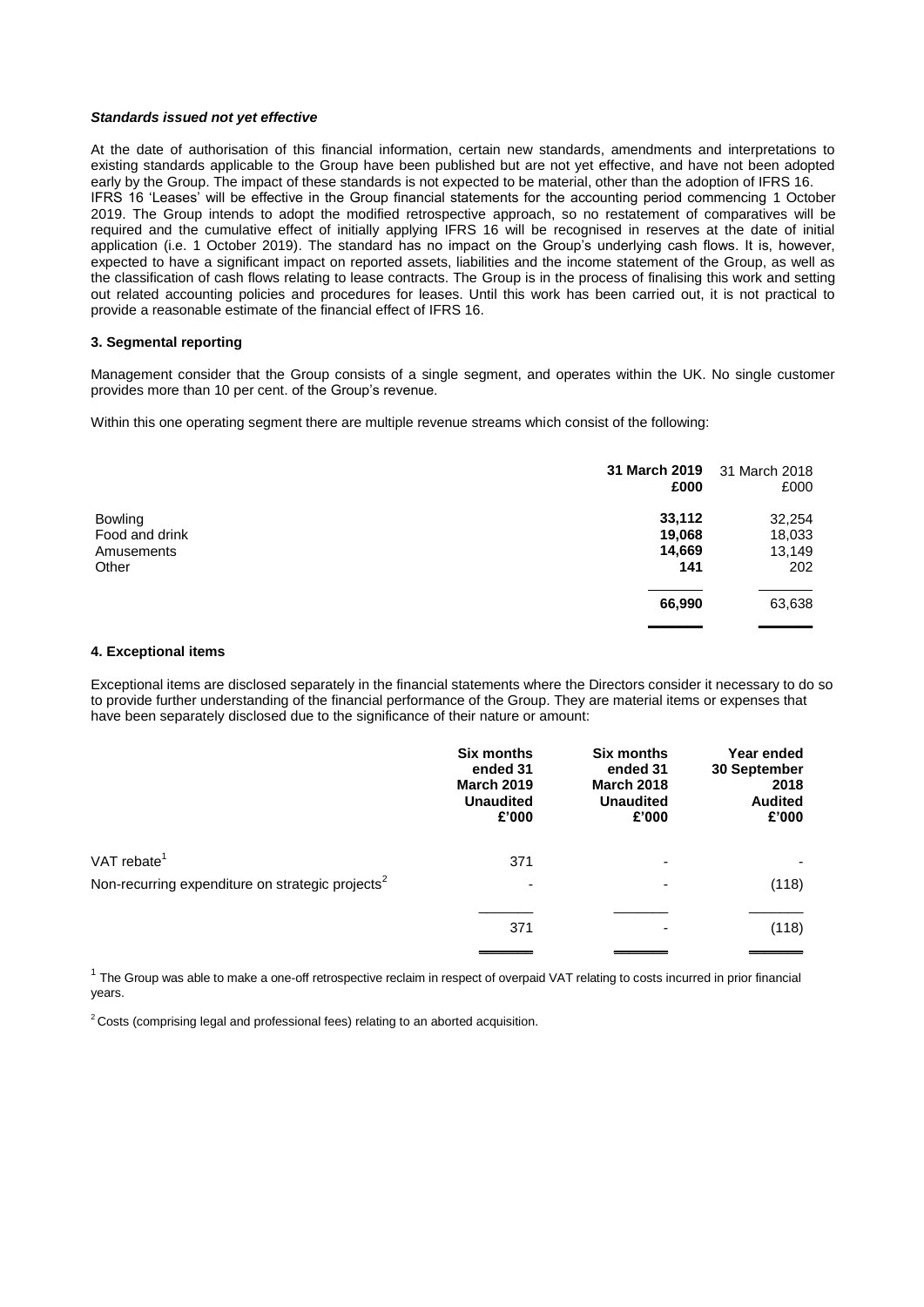### **5. Earnings per share**

Basic earnings per share is calculated by dividing the profit to equity holders of Hollywood Bowl Group plc by the weighted average number of shares outstanding during the year, excluding invested shares held pursuant to Long Term Incentive Plans (note 11).

Diluted earnings per share is calculated by adjusting the weighted average number of ordinary shares outstanding to assume conversion of all dilutive potential ordinary shares. During the period ended 31 March 2019, the Group had potentially dilutive shares in the form of unvested shares pursuant to Long Term Incentive Plans (note 11).

|                                                                             | <b>Six months</b><br>ended 31<br><b>March 2019</b><br><b>Unaudited</b> | Six months<br>ended 31<br><b>March 2018</b><br><b>Unaudited</b> | Year ended<br><b>30 September</b><br>2018<br><b>Audited</b> |
|-----------------------------------------------------------------------------|------------------------------------------------------------------------|-----------------------------------------------------------------|-------------------------------------------------------------|
| <b>Basic and diluted</b>                                                    |                                                                        |                                                                 |                                                             |
| Profit for the period after tax (£'000)                                     | 13.375                                                                 | 11,770                                                          | 18,784                                                      |
| Basic weighted average number of shares in issue<br>for the period (number) | 150,000,000                                                            | 150,000,000                                                     | 150,000,000                                                 |
| Adjusted for share awards                                                   | 529.032                                                                | 252,883                                                         | 384.101                                                     |
| Diluted weighted average number of shares                                   | 150,529,032                                                            | 150,252,883                                                     | 150,384,101                                                 |
| Basic earnings per share (pence)                                            | 8.92                                                                   | 7.85                                                            | 12.52                                                       |
| Diluted earnings per share (pence)                                          | 8.89                                                                   | 7.83                                                            | 12.49                                                       |
|                                                                             |                                                                        |                                                                 |                                                             |

## **Adjusted underlying earnings per share**

Adjusted earnings per share are calculated by dividing adjusted underlying earnings after tax by the weighted average number of shares issued during the year.

|                                                                              | <b>Six months</b><br>ended 31<br><b>March 2019</b><br><b>Unaudited</b> | <b>Six months</b><br>ended 31<br><b>March 2018</b><br><b>Unaudited</b> | Year ended<br><b>30 September</b><br>2018<br><b>Audited</b> |
|------------------------------------------------------------------------------|------------------------------------------------------------------------|------------------------------------------------------------------------|-------------------------------------------------------------|
| Adjusted underlying earnings after tax (before<br>exceptional items) (£'000) | 13.004                                                                 | 11.770                                                                 | 18,902                                                      |
| Basic adjusted earnings per share (pence)                                    | 8.67                                                                   | 7.85                                                                   | 12.60                                                       |
| Diluted adjusted earnings per share (pence)                                  | 8.64                                                                   | 7.83                                                                   | 12.57                                                       |
|                                                                              |                                                                        |                                                                        |                                                             |

Adjusted underlying earnings after tax is calculated as follows:

|                                            | Six months<br>ended 31<br><b>March 2019</b><br><b>Unaudited</b><br>£'000 | <b>Six months</b><br>ended 31<br><b>March 2018</b><br><b>Unaudited</b><br>£'000 | Year ended<br>30 September<br>2018<br><b>Audited</b><br>£'000 |
|--------------------------------------------|--------------------------------------------------------------------------|---------------------------------------------------------------------------------|---------------------------------------------------------------|
| Profit for the period before tax           | 16,385                                                                   | 14,562                                                                          | 23,934                                                        |
| Exceptional items (Note 4)                 | (371)                                                                    |                                                                                 | 118                                                           |
| Adjusted underlying profit before taxation | 16,014                                                                   | 14,562                                                                          | 24,052                                                        |
| Less taxation                              | (3,010)                                                                  | (2,792)                                                                         | (5, 150)                                                      |
| Adjusted underlying earnings after tax     | 13,004                                                                   | 11,770                                                                          | 18,902                                                        |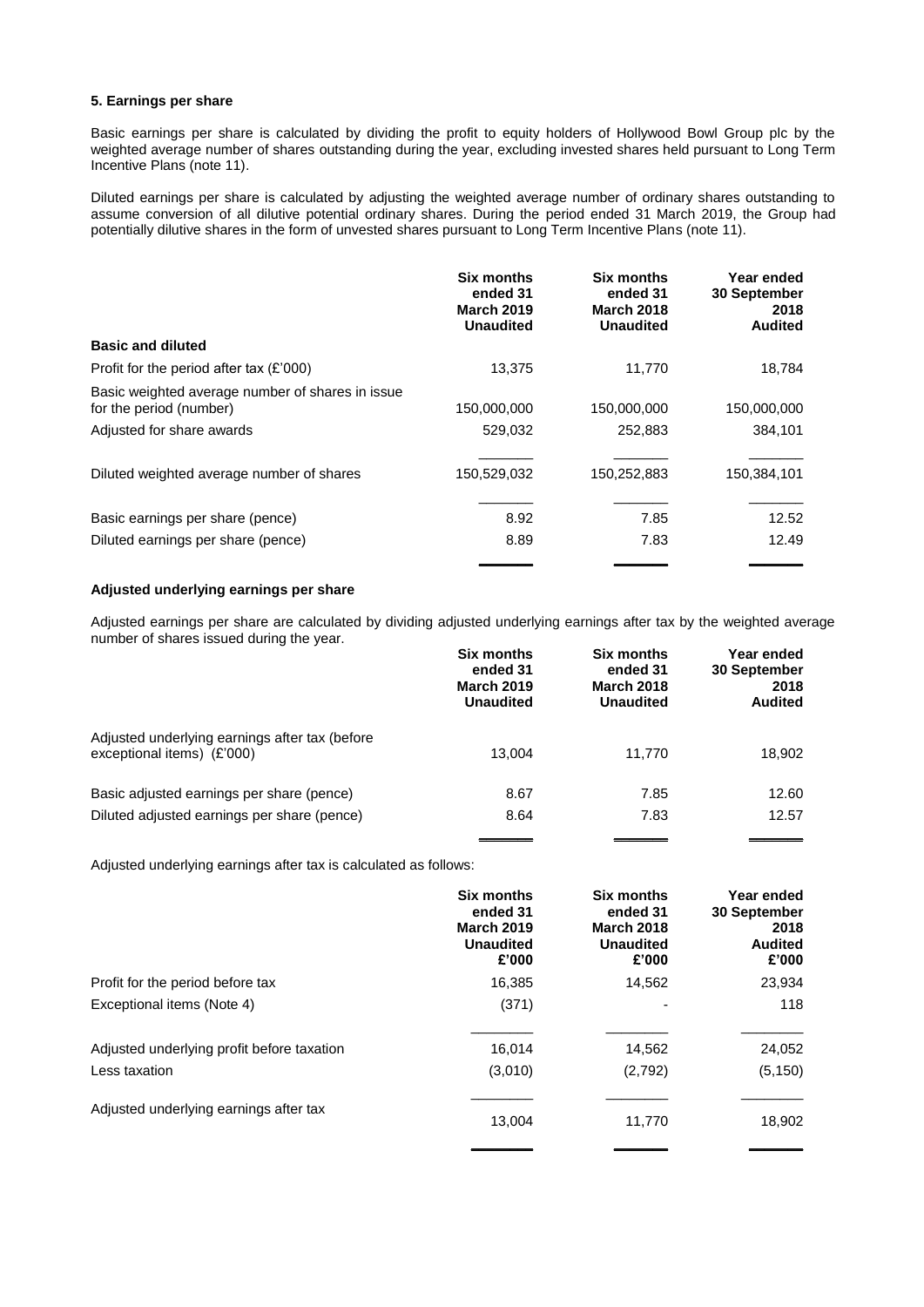### **6. Taxation**

| <b>Six months</b><br>ended 31<br><b>March 2019</b><br><b>Unaudited</b><br>£'000 | <b>Six months</b><br>ended 31<br><b>March 2018</b><br><b>Unaudited</b><br>£'000 | Year ended<br>30 September<br>2018<br><b>Audited</b><br>£'000 |
|---------------------------------------------------------------------------------|---------------------------------------------------------------------------------|---------------------------------------------------------------|
| 2,947                                                                           | 2,978                                                                           | 4,766                                                         |
| 43                                                                              |                                                                                 | 643                                                           |
| 2,990                                                                           | 2,978                                                                           | 5,409                                                         |
|                                                                                 |                                                                                 |                                                               |
| 20                                                                              | (187)                                                                           | (253)                                                         |
|                                                                                 |                                                                                 | (33)                                                          |
|                                                                                 |                                                                                 | 27                                                            |
| 20                                                                              | (186)                                                                           | (259)                                                         |
| 3,010                                                                           | 2,792                                                                           | 5,150                                                         |
|                                                                                 |                                                                                 |                                                               |

## **Factors affecting current tax charge:**

The income tax expense was recognised based on management's best estimate of the weighted average annual income tax rate expected for the full financial year of 19.0%, applied to the profit before tax for the half year ended 31 March 2019. The effective tax rate has decreased from 21.5% for the year ended 30 September 2018 to 18.4% for the six months ended 31 March 2019. This is due to the adjustment in respect of prior periods in the year end 30 September 2018 of £577,000 relating to an expected Advance Thin Capitalisation Agreement tax liability. This is still being finalised with HMRC.

The net deferred tax liability recognised at 31 March 2019 was £467,000 (31 March 2018: £560,000; 30 September 2018: £487,000). This comprised deferred tax assets relating to temporary differences and depreciation in excess of capital allowances of £1,024,000 (31 March 2018: £1,071,000; 30 September 2018: £1,075,000) and deferred tax liabilities in relation to accelerated capital allowances, ineligible items on acquisition, capital gains and acquired intangible assets totalling £1,491,000 (31 March 2018: £1,631,000; 30 September 2018: £1,562,000).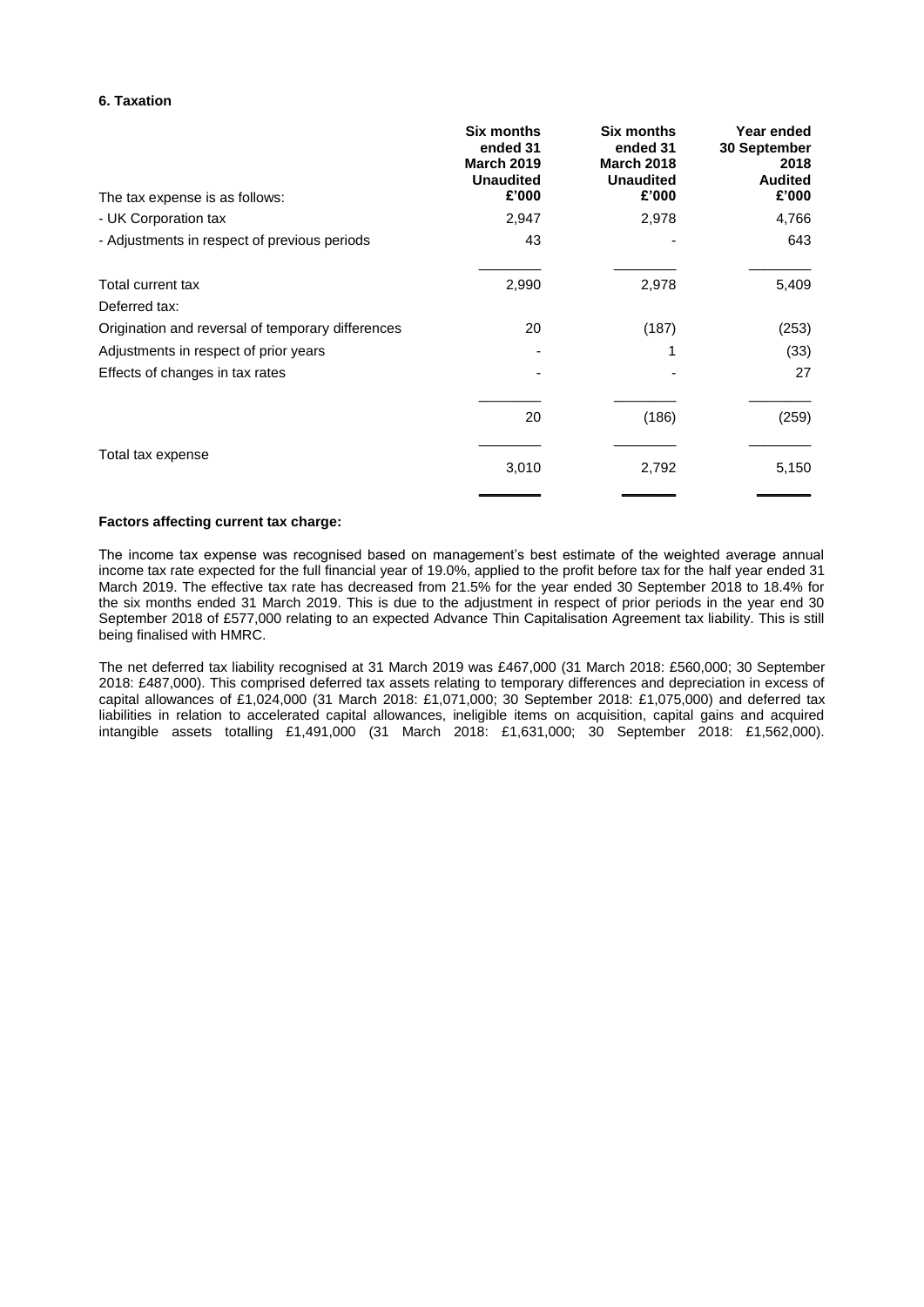## **7. Property, plant and equipment**

|                                                                                                                         | Long<br>leasehold<br>property<br>£'000 | <b>Short</b><br>leasehold<br>property<br>£'000 | <b>Lanes and</b><br>pinspotters<br>£'000 | <b>Amusement</b><br>machines<br>£'000 | Plant &<br>machinery,<br>fixtures and<br>fittings<br>£'000 | <b>Total</b><br>£'000 |
|-------------------------------------------------------------------------------------------------------------------------|----------------------------------------|------------------------------------------------|------------------------------------------|---------------------------------------|------------------------------------------------------------|-----------------------|
| Cost:                                                                                                                   |                                        |                                                |                                          |                                       |                                                            |                       |
| At 1 October 2017<br>Discounting of creditors arising on<br>assets purchased in prior years on<br>extended credit terms | 1,251                                  | 15,320                                         | 7,902                                    | 12,869<br>(68)                        | 22,174                                                     | 59,516<br>(68)        |
| Additions                                                                                                               |                                        | 3,035                                          | 742                                      | 4,810                                 | 4,008                                                      | 12,595                |
| Disposals                                                                                                               |                                        | (44)                                           | (83)                                     | (2,699)                               | (483)                                                      | (3,309)               |
| At 30 September 2018 (audited)                                                                                          | 1,251                                  | 18,311                                         | 8,561                                    | 14,912                                | 25,699                                                     | 68,734                |
| Additions                                                                                                               |                                        | 3,502                                          | 838                                      | 1,865                                 | 2,826                                                      | 9,031                 |
| Disposals                                                                                                               | (10)                                   | (14)                                           | (22)                                     | (1,045)                               | (2,571)                                                    | (3,662)               |
| At 31 March 2019 (unaudited)                                                                                            | 1,241                                  | 21,799                                         | 9,377                                    | 15,732                                | 25,954                                                     | 74,103                |
| Accumulated depreciation:                                                                                               |                                        |                                                |                                          |                                       |                                                            |                       |
| At 1 October 2017                                                                                                       | 159                                    | 4,583                                          | 3,586                                    | 7,474                                 | 4,005                                                      | 19,807                |
| Depreciation charge                                                                                                     | 48                                     | 1,945                                          | 165                                      | 2,903                                 | 5,433                                                      | 10,494                |
| Disposals                                                                                                               |                                        | (36)                                           | (83)                                     | (2,204)                               | (321)                                                      | (2,644)               |
| At 30 September 2018 (audited)                                                                                          | 207                                    | 6,492                                          | 3,668                                    | 8,173                                 | 9,117                                                      | 27,657                |
| Depreciation charge                                                                                                     | 24                                     | 1,039                                          | 90                                       | 1,279                                 | 1,765                                                      | 4,197                 |
| Disposals                                                                                                               | (10)                                   | (9)                                            | (16)                                     | (371)                                 | (2, 294)                                                   | (2,700)               |
| At 31 March 2019 (unaudited)                                                                                            | 221                                    | 7,522                                          | 3,742                                    | 9,081                                 | 8,588                                                      | 29,154                |
| <b>Net book value</b>                                                                                                   |                                        |                                                |                                          |                                       |                                                            |                       |
| At 31 March 2019 (unaudited)                                                                                            | 1,020                                  | 14,277                                         | 5,635                                    | 6,651                                 | 17,366                                                     | 44,949                |
| At 30 September 2018 (audited)                                                                                          | 1,044                                  | 11,819                                         | 4,893                                    | 6.739                                 | 16,582                                                     | 41,077                |

As at 31 March 2019, outstanding capital commitments totalled £1,873,000 (31 March 2018: £400,000; 30 September 2018: £1,652,000).  $3.000(31 \text{ March } 2018)$  f/00.000:  $30.$  Sentember  $2$  $\overline{a}$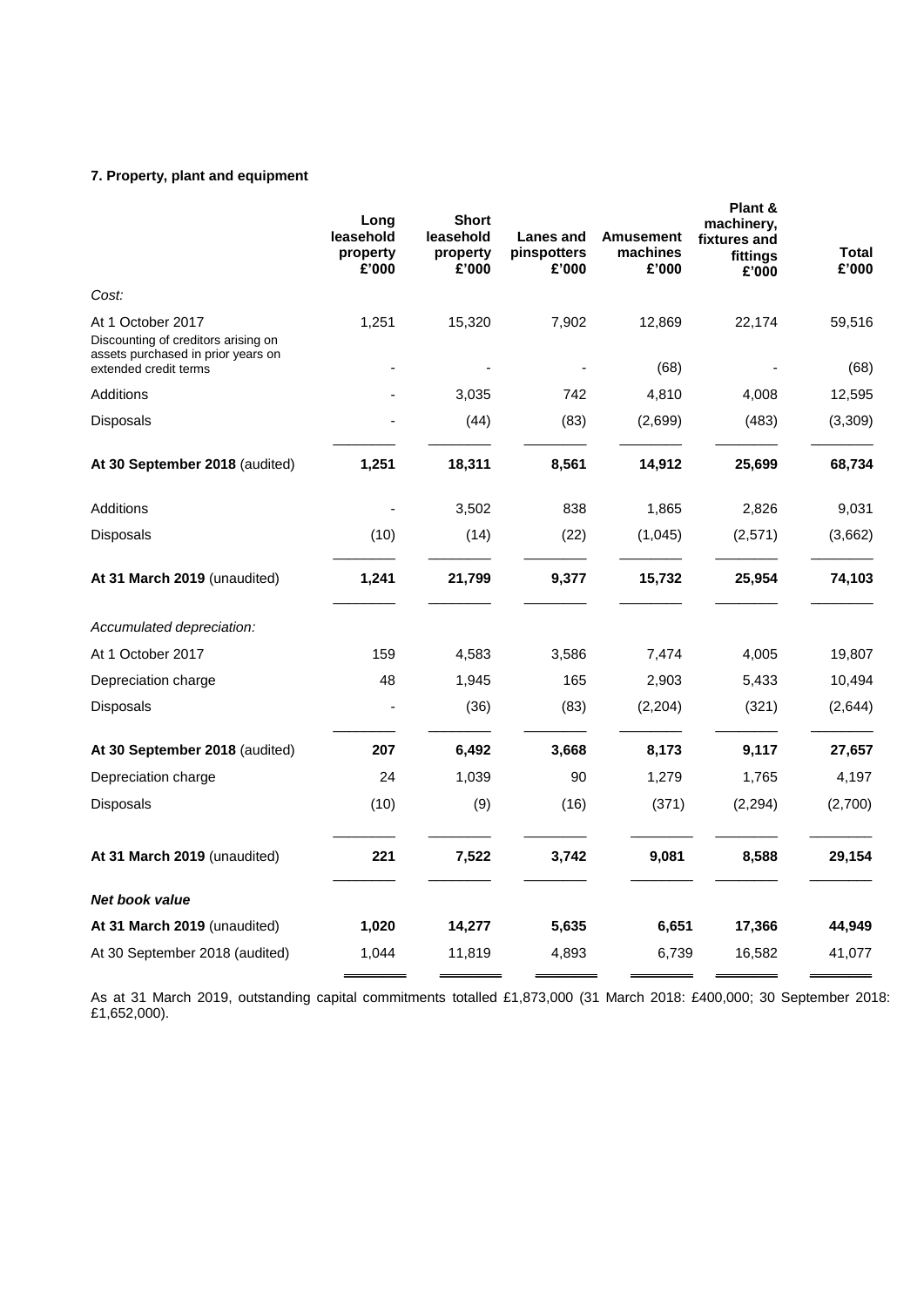## **8. Intangible assets**

|                                               | Goodwill<br>£'000 | <b>Brand</b><br>£'000 | <b>Trademark</b><br>£'000 | <b>Software</b><br>£'000 | <b>Total</b><br>£'000 |
|-----------------------------------------------|-------------------|-----------------------|---------------------------|--------------------------|-----------------------|
| Cost                                          |                   |                       |                           |                          |                       |
| At 1 October 2017                             | 75,034            | 3,360                 | 802                       | 1,171                    | 80,367                |
| Additions                                     |                   |                       |                           | 289                      | 289                   |
| Disposals                                     |                   |                       | (4)                       | (5)                      | (9)                   |
| At 30 September 2018 (audited)                | 75,034            | 3,360                 | 798                       | 1,455                    | 80,647                |
| <b>Additions</b>                              |                   |                       |                           | 140                      | 140                   |
| Disposals                                     |                   |                       |                           | (81)                     | (81)                  |
| At 31 March 2019 (unaudited)                  | 75,034            | 3,360                 | 798                       | 1,514                    | 80,706                |
| Accumulated amortisation<br>At 1 October 2017 |                   |                       |                           |                          |                       |
|                                               |                   | 516                   | 167                       | 817                      | 1,500                 |
| Amortisation charge                           |                   | 168                   | 50                        | 286                      | 504                   |
| Disposals                                     |                   |                       | (1)                       | (4)                      | (5)                   |
| At 30 September 2018 (audited)                |                   | 684                   | 216                       | 1,099                    | 1,999                 |
| Amortisation charge                           |                   | 84                    | 25                        | 152                      | 261                   |
| Disposals                                     |                   |                       |                           | (81)                     | (81)                  |
| At 31 March 2019 (unaudited)                  |                   | 768                   | 241                       | 1,170                    | 2,179                 |
| <b>Net book value</b>                         |                   |                       |                           |                          |                       |
| At 31 March 2019 (unaudited)                  | 75,034            | 2,592                 | 557                       | 344                      | 78,527                |
| At 30 September 2018 (audited)                | 75,034            | 2,676                 | 582                       | 356                      | 78,648                |

## **9. Dividends**

The following dividends were declared and paid by the Group

|                                                                             | <b>Six months</b><br>ended 31<br><b>March 2019</b><br><b>Unaudited</b><br>£'000 | <b>Six months</b><br>ended 31<br><b>March 2018</b><br><b>Unaudited</b><br>£'000 | Year ended<br>30 September<br>2018<br><b>Audited</b><br>£'000 |
|-----------------------------------------------------------------------------|---------------------------------------------------------------------------------|---------------------------------------------------------------------------------|---------------------------------------------------------------|
| Final dividend year ended 30 September 2017 -<br>3.95p per ordinary share   |                                                                                 | 5,925                                                                           | 5,925                                                         |
|                                                                             |                                                                                 |                                                                                 |                                                               |
| Special dividend year ended 30 September 2017 -<br>3.33p per ordinary share |                                                                                 | 4,995                                                                           | 4,995                                                         |
| Interim dividend year ended 30 September 2018 -<br>2.03p per ordinary share |                                                                                 |                                                                                 | 3,044                                                         |
| Final dividend year ended 30 September 2018 -<br>4.23p per ordinary share   | 6,344                                                                           |                                                                                 |                                                               |
| Special dividend year ended 30 September 2018 -                             |                                                                                 |                                                                                 |                                                               |
| 4.33p per ordinary share                                                    | 6,495                                                                           |                                                                                 |                                                               |
|                                                                             | 12,839                                                                          | 10,920                                                                          | 13.964                                                        |

\_\_\_\_\_\_\_\_ \_\_\_\_\_\_\_ \_\_\_\_\_\_\_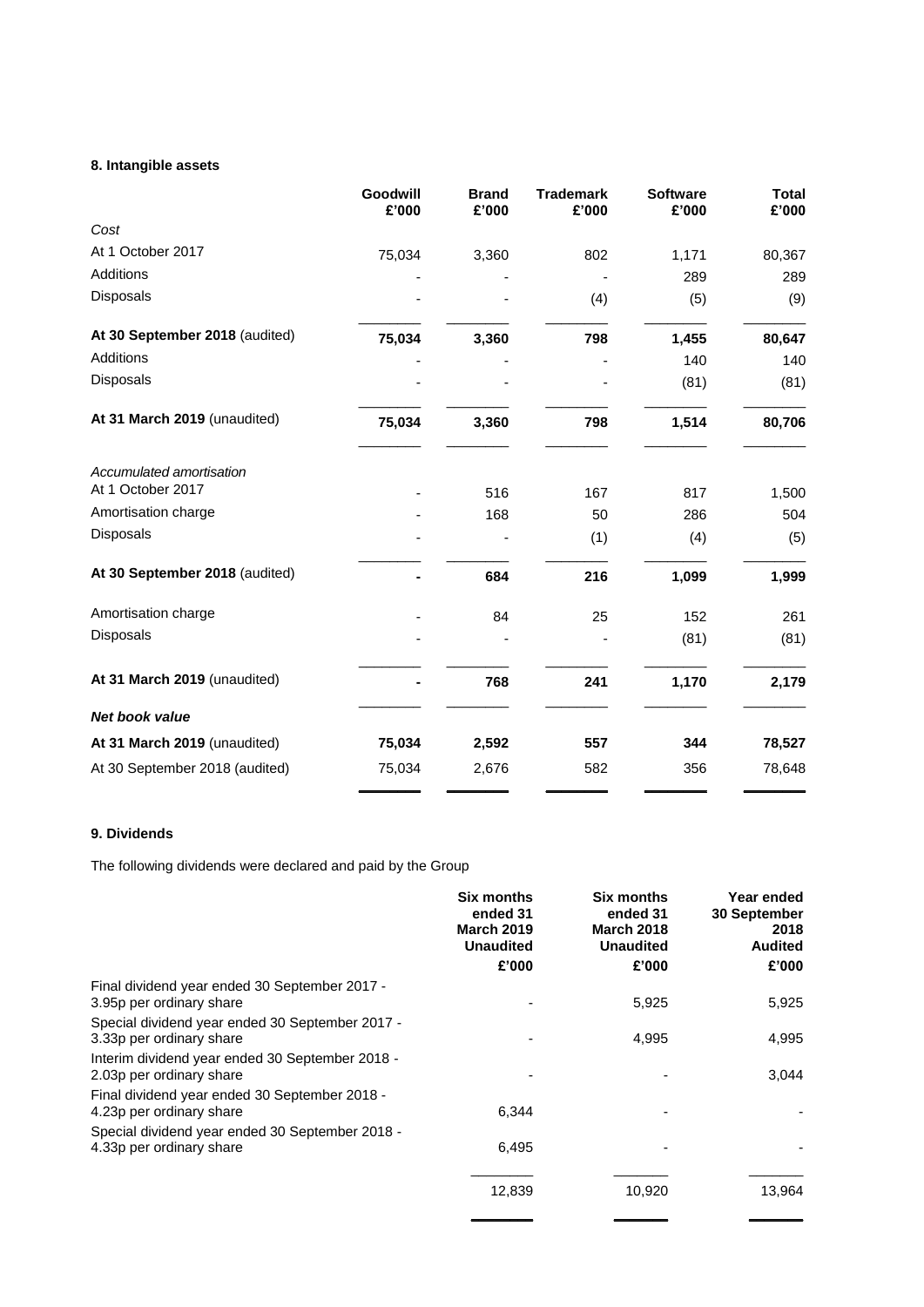### **10. Loans and borrowings**

|                                  | 31 March<br>2019<br><b>Unaudited</b><br>£'000 | 31 March<br>2018<br><b>Unaudited</b><br>£'000 | 30 September<br>2018<br><b>Audited</b><br>£'000 |
|----------------------------------|-----------------------------------------------|-----------------------------------------------|-------------------------------------------------|
| <b>Current</b>                   |                                               |                                               |                                                 |
| Bank loan                        | 1,380                                         | 1,380                                         | 1,380                                           |
| Borrowings (less than 1 year)    | 1,380                                         | 1,380                                         | 1,380                                           |
| <b>Non-current</b>               |                                               |                                               |                                                 |
| Bank loan                        | 26,073                                        | 27,453                                        | 26,763                                          |
| Borrowings (greater than 1 year) | 26,073                                        | 27,453                                        | 26,763                                          |
| <b>Total borrowings</b>          | 27,453                                        | 28,833                                        | 28,143                                          |
|                                  |                                               |                                               |                                                 |

The bank loans are secured by a fixed and floating charge over all assets.

On 21 September 2016, the Group entered into a £30m facility with Lloyds Bank plc. This facility is due for repayment in instalments over a five year period up to the expiry date of 20 September 2021. The first repayment of £0.75m was due 31 December 2017, and subsequently will be repaid in 6-monthly instalments up to 31 December 2020. The remaining balance of £24.75m will be repayable at the expiry date of 20 September 2021. In addition, the Group has an undrawn £5m revolving credit facility and undrawn £5m capex facility. All loans carry interest at LIBOR plus a margin, which varies in accordance with the ratio of net debt divided by EBITDA and cash flow cover. The margin at 31 March 2019 is 1.75 per cent. (31 March 2018 and 30 September 2018: 1.75 per cent.).

### **11. Long term employee incentive costs**

The Group had the following share based payment arrangements in operation during the period:

- a) The Hollywood Bowl Group plc Long Term Incentive Plan 2017
- b) The Hollywood Bowl Group plc Long Term Incentive Plan 2018
- c) The Hollywood Bowl Group plc Long Term Incentive Plan 2019
- d) The Hollywood Bowl Group plc Save-As-You-Earn Scheme 2018
- e) The Hollywood Bowl Group plc Save-As-You-Earn Scheme 2019

The Group recognised a total charge of £265,000 in the 6 months ended 31 March 2019 (31 March 2018: £143,000, 30 September 2018: £355,000) in respect of the Group's share based payment arrangements and related employer's national insurance of £37,000 (31 March 2018: £20,000, 30 September 2018: £49,000).

### *Long Term Incentive Plan*

HWB Group plc operates Long Term Incentive Plans (LTIPs) for certain key management. In accordance with IFRS 2 Share Based Payments, the value of the awards is measured at fair value at the date of the grant. The fair value is written off on a straight-line basis over the vesting period, based on management's estimate of the number of shares that will eventually vest. In accordance with the LTIP schemes outlined in the Group's Remuneration Policy (Annual Report FY18), the vesting of these awards is conditional upon the achievement of an EPS target set at the time of grant and measured at the end of a 3 year period ending 30 September 2019, 2020 and 2021.

During the six months ended 31 March 2019, 403,018 share awards were granted under the 2019 LTIP. For this grant, the Group recognised a charge of £34,944 and related employer national insurance of £4,822.

During the six months ended 31 March 2018, 349,087 share awards were granted under the 2018 LTIP. For this grant, the Group recognised a charge of £30,125 and related employer national insurance of £4,157.

### *Save-As-You-Earn Plan*

On 1 February 2018 and 1 February 2019, HWB Group plc launched Save-As-You-Earn plans (SAYE), available to all employees of the Group, for a term of 3 years for each plan.

In accordance with IFRS 2 Share Based Payments, the value of the awards are measured at fair value at the date of the grant. The fair value is expensed on a straight-line basis over the vesting period, based on management's estimate of the number of shares that will eventually vest.

For the six months ended 31 March 2019, the Group has recognised £8,002 of share-based payment expense in the consolidated statement of comprehensive income (31 March 2018: £5,694 and 30 September 2018: £15,498).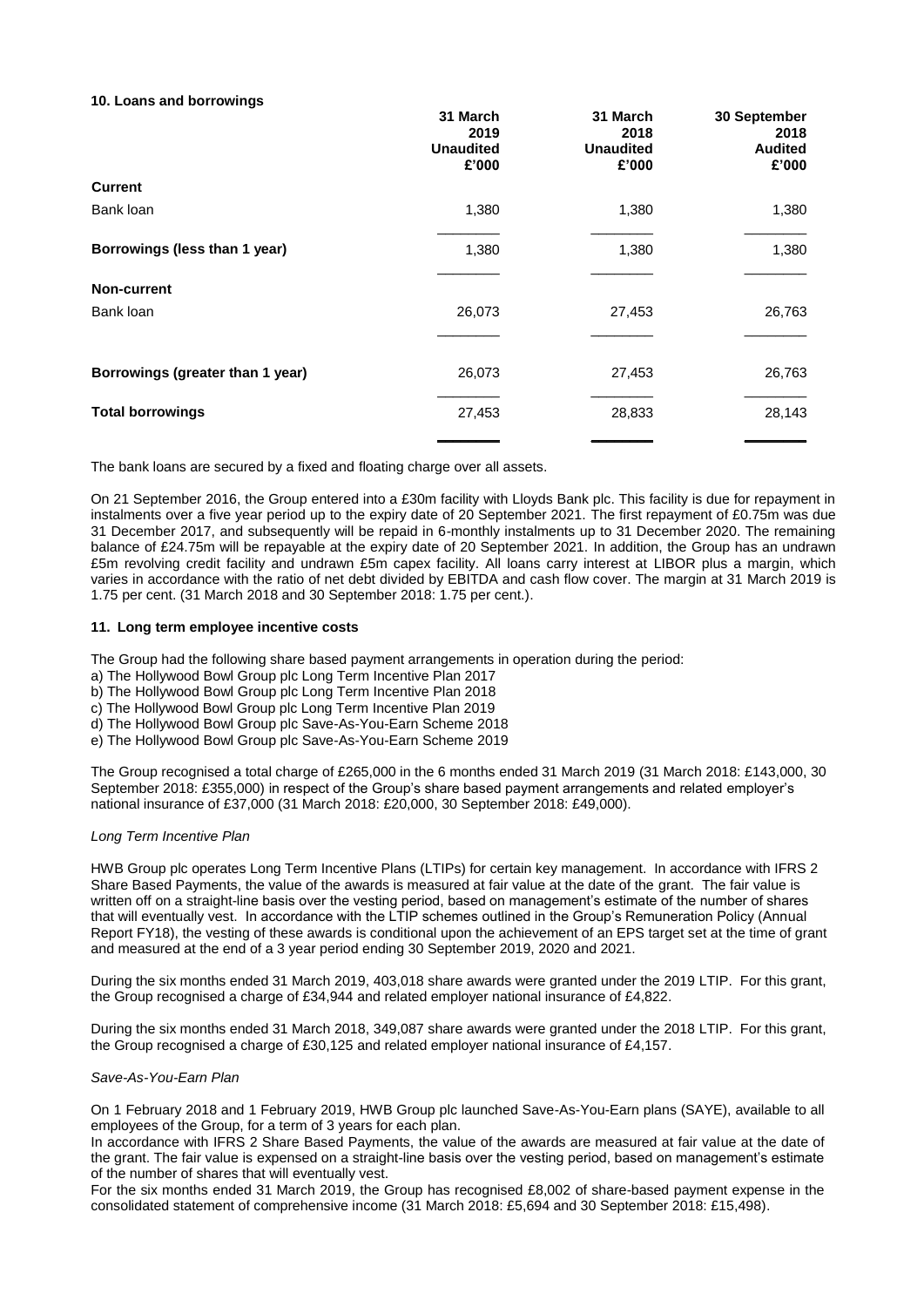### **12. Principal Risks and Uncertainties**

There are a number of potential risks and uncertainties which could have a material impact on the Group's performance over the remaining six months of the financial year. The directors do not consider that the principal risks and uncertainties have changed since the publication of the Annual Report for the year ended 30 September 2018. These risks are summarised below, and how the Group seeks to mitigate these risks is set out on pages 30 to 33 of the Annual Report and Accounts 2018, which can be found at [www.hollywoodbowlgroup.com](http://www.hollywoodbowlgroup.com/) In summary, these include:

- The economic condition in the UK
- Dependency on the performance of IT systems
- Delivery of products from  $3<sup>rd</sup>$  party suppliers which are key to the customer experience
- Retention of key team
- Data security and protection
- Adherence with regulatory requirements
- Breach of laws and regulations

### **13. Related Party Transactions**

### *31 March 2019 and 31 March 2018*

There were no related party transactions during either period.

### **Responsibility Statement**

We confirm that to the best of our knowledge:

- The condensed set of financial statements has been prepared in accordance with IAS 34 'Interim Financial Reporting' as adopted by the EU.
- The interim management report includes a fair review of the information required by : (a) DTR 4.2.7R of the Disclosure Guidance and Transparency Rules, being an indication of important events that have occurred during the first six months of the financial year and their impact on the condensed set of financial statements; and a description of the principal risks and uncertainties for the remaining six months of the year; and

(b) DTR 4.2.8R of the Disclosure Guidance and Transparency Rules, being related party transactions that have taken place in the first six months of the current financial year and that have materially affected the financial position or performance of the entity during that period; and any changes in the related party transactions described in the last annual report that could do so.

This responsibility statement was approved by the Board on 23 May 2019 and is signed on its behalf by:

**Stephen Burns Laurence Keen** CEO CEO CHE ANNO 1999, CHE ANNO 1999, CHE ANNO 1999, CHE ANNO 1999, CHE ANNO 1999, CHE ANNO 1999, CHE ANNO 199 23 May 2019 23 May 2019